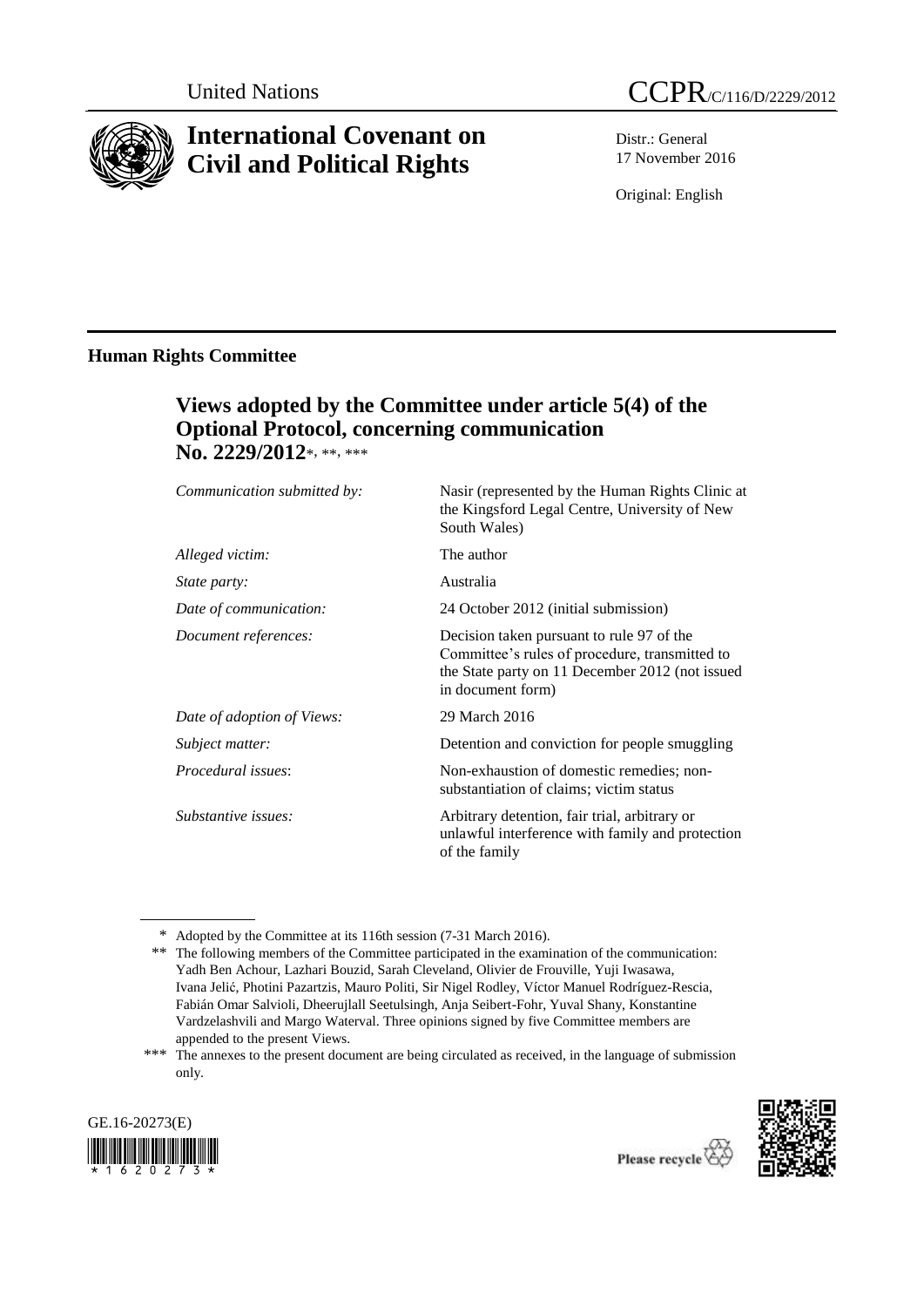| Articles of the Covenant:          | $9(1)$ , (3) and (4), 10 (1), 14 (1), (3) (c) and (5),<br>17 (1) and 23 (1) |
|------------------------------------|-----------------------------------------------------------------------------|
| Articles of the Optional Protocol: | 1, 2, 5 $(2)$ (b)                                                           |

1. The author of the communication is Nasir, a national of Indonesia. He claims to be a victim of a violation by Australia of his rights under article 9 (1), (3) and (4), article 10 (1), article 14  $(1)$ ,  $(3)$   $(c)$  and  $(5)$ , article 17  $(1)$  and article 23  $(1)$  of the Covenant. The author is represented. The Optional Protocol entered into force for the State party on 25 December 1991.

#### **The facts as submitted by the author**

2.1 The author was born in the Riau province of Sumatra, Indonesia, in 1970 and was educated to primary school level. He worked as a fisherman in Indonesia earning less than US\$2 per day to support his wife and two daughters. That income did not always meet the family's basic survival needs. In early 2010, the author was approached by a man on the street who offered him a sum of money equivalent to \$731 to work as a cook on a boat, which he accepted. On 28 February 2010, the author left Indonesia on board a boat carrying 49 persons, including 46 Afghan asylum seekers and three Indonesian crew members. The author's job was cooking and he also steered the boat at night on one occasion.

2.2 On 10 March 2010, the Australian authorities detected the boat in Australian waters and took the author to the Christmas Island immigration and processing centre, where he was detained for one week and then transferred to the northern immigration detention centre in Darwin, Northern Territory.

2.3 On 6 May 2010, the Attorney-General issued a "criminal justice stay certificate" against the author.<sup>1</sup> There is no limit on the length of time an individual may be kept in Australia pursuant to a stay certificate — and detained in immigration detention — for the purpose of investigation and prosecution of criminal offences. There is no court or administrative body with jurisdiction to review the process or justifiability of detention pursuant to a stay certificate at any stage and it does not appear that stay certificates are the subject of any systematic internal administrative review process.<sup>2</sup>

2.4 The author was detained for a total of 146 days without charge. During that time, he was not informed of the grounds or duration of his detention or the possibility of contacting the Indonesian consulate. He had very limited contact with his wife because of the high cost of telephone calls. He first received legal assistance from Legal Aid Queensland on 29 June 2010, after he had been in detention for 110 days. Under the Australian Migration Act 1958 (Commonwealth), non-citizens may be indefinitely detained without charge in immigration detention centres for the purpose of investigation and prosecution of criminal offences, with no possibility of judicial review or administrative oversight of those detentions.<sup>3</sup>

<sup>&</sup>lt;sup>1</sup> Under section 147 of the Australian Migration Act 1958, "If an unlawful non-citizen is to be  $(...)$ removed or deported and the Attorney-General considers that the non-citizen should remain in Australia temporarily for the purposes of  $(...)$  the administration of criminal justice in relation to an offence against a law of the Commonwealth (…) the Attorney-General may give a certificate that the stay of the non-citizen's removal or deportation is required for the administration of criminal justice".

<sup>2</sup> See section 250 of the Migration Act.

<sup>3</sup> Section 189 of the Australian Migration Act requires the detention of any person suspected of entering Australia unlawfully and section 250 allows for the person to remain detained until he or she is granted a visa or removed from Australia.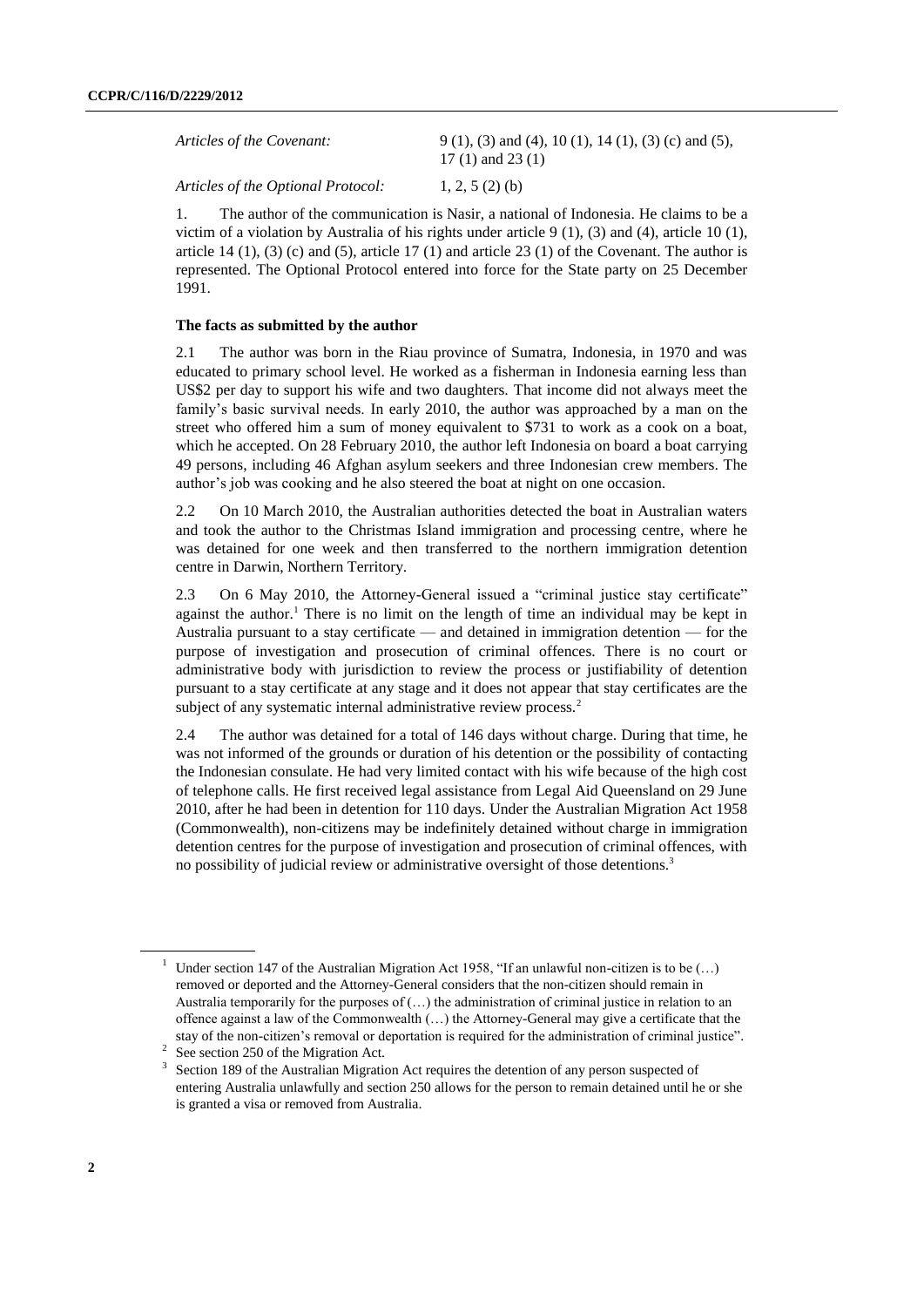2.5 On 3 August 2010, the author was charged with an aggravated offence of people smuggling under section  $232A$  of the Migration  $Act<sup>4</sup>$  and was transferred the following day to a correctional facility. On 5 August 2010, he appeared before the Brisbane Magistrate's Arrest Court and was remanded into custody. On 2 December 2011, the Supreme Court of Queensland found the author guilty and sentenced him to the mandatory minimum of five years' imprisonment with a three-year non-parole period, as required under section 233C of the Migration Act.<sup>5</sup> He challenged his conviction at the Queensland Court of Appeal, which refused him leave to appeal on 13 September 2012.

2.6 The author submits that he has exhausted all effective remedies available to him. A direct appeal is not allowed in his case, because once a person has been convicted under the Migration Act, no court can reduce the length of the sentence below the mandatory minimum. A constitutional challenge to the mandatory sentencing provisions would be highly unlikely to succeed, as the High Court of Australia has already upheld the power of the legislature to establish mandatory sentences. In *Palling v. Corfield*, the High Court held that a mandatory sentence for a Commonwealth offence was not contrary to judicial power and did not infringe upon the separation of powers.<sup>6</sup> Furthermore, there are no effective avenues for challenging the legality of detention without charge under the Migration Act, as the High Court has held that courts are not competent to review or overturn a government decision under the Migration Act to hold a person in immigration detention. The legislative scheme for mandatory detention under the Migration Act has been unsuccessfully challenged a number of times in the High Court. Additionally, section 474 of the Migration Act provides that administrative decisions under the Act are final and not subject to appeal. Although the High Court has held that section 474 does not apply to cases where a decision maker has committed a "jurisdictional error", that was not relevant in this case.

2.7 Throughout his detention, the author suffered from significant emotional distress caused by concern about his family in Indonesia, for which he was prescribed sleeping pills, but did not receive counselling. As a result of his prolonged detention, his wife remarried because he could no longer support her financially and his daughters were staying with their grandmother, with no telephone, and therefore he had no possibility of contacting them directly. The small amount of money that he sent them from what he earned in prison was insufficient to cover their basic living expenses.

#### **The complaint**

3.1 The author submits that his detention for 146 days without charge under a legislative scheme enabling indefinite detention violates article 9 (1) of the Covenant, as the length of

<sup>4</sup> At the time, section 232A of the Act established that "A person who organises or facilitates the bringing or coming to Australia, or the entry or proposed entry into Australia, of a group of 5 or more people … and does so reckless as to whether the people had, or have, a lawful right to come to Australia … is guilty of an offence punishable, on conviction, by imprisonment for 20 years or 2,000 penalty units, or both."

<sup>5</sup> In passing sentence, the judge noted that "were it not for the requirement of a statutory minimum sentence, the sentence I am obliged to pass upon you would not be in accordance with the requirements of section 16A of the Crimes Act, which establishes the mitigating facts that the court must take into account when passing a sentence to ensure that the severity of the sentence is proportionate to the offence." The sentencing judge commented that the mitigating factors that she would have taken into account in the author's case would include his condition of extreme poverty in Indonesia, the fact that he had not previously committed any offences, the fact that he showed contrition for the offence, his good rehabilitation prospects, the probable appalling effect of the sentence on his family, the deterrent effect that had already been accomplished by the 632 days spent in detention, and his cooperation with pretrial matters.

<sup>6</sup> See *Palling v. Corfield*, High Court of Australia, 123 CLR 52 (1970).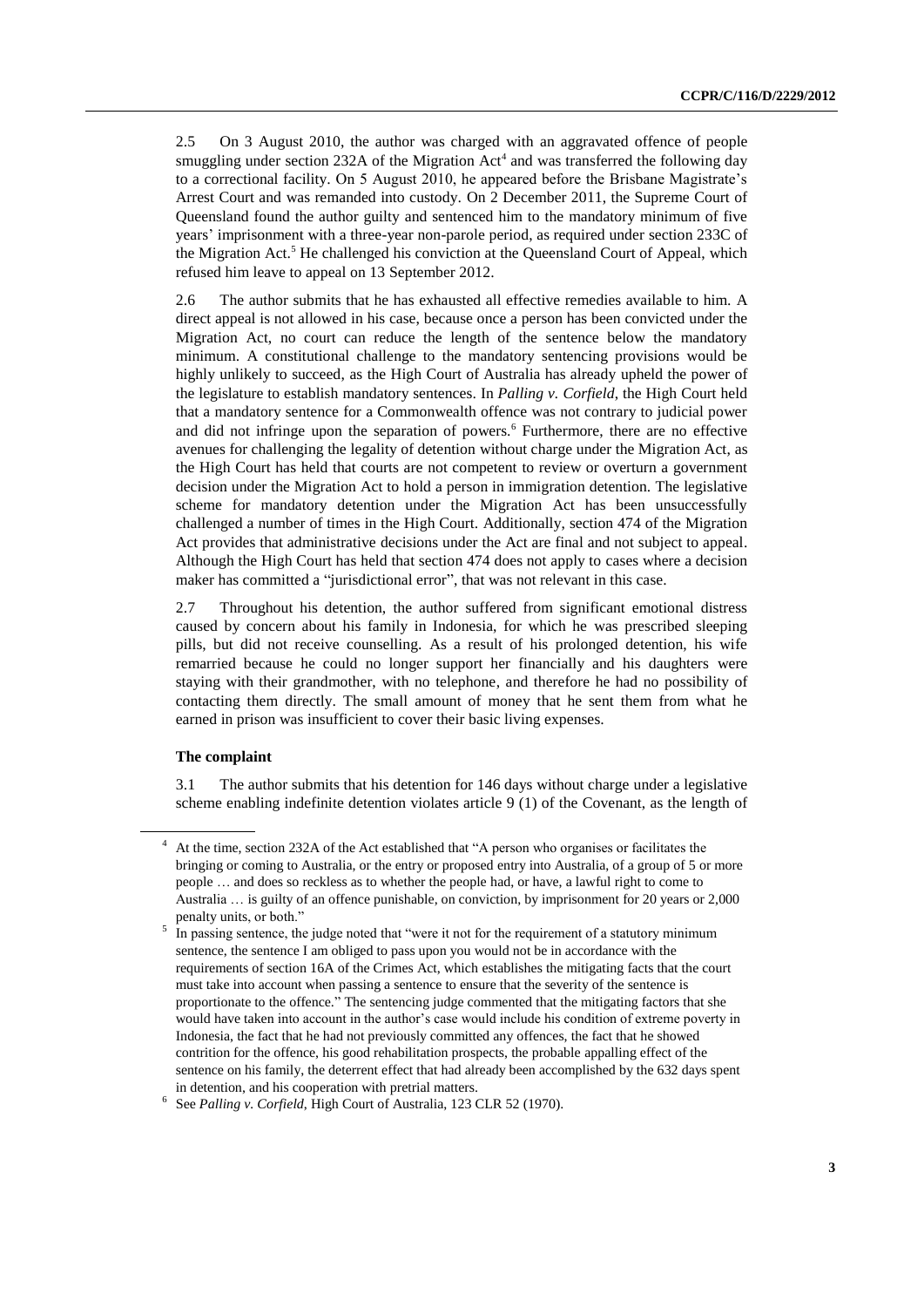the detention was unnecessary for the investigation and prosecution of the offence and the impact on him and his family was unreasonable. His detention was also arbitrary owing to the absence of guarantees to be brought promptly before a judge, to legal assistance, to trial without delay and to be able to challenge his detention. He notes that the Committee has previously considered that mandatory detention of asylum seekers by Australia under the Migration Act raises issues under article 9.<sup>7</sup>

3.2 The author contends that his detention for 146 days without charge and without access to judicial review also violates article 9 (3) and (4) of the Covenant. The denial of access to legal representation for the first three and a half months of his detention also constitutes a violation of article 9 (4). Prior to being charged with an offence on 3 August 2010, the author was neither informed of the basis on which he was being detained nor the duration of the detention and did not have access to the Indonesian consulate.

3.3 His right to be tried within a reasonable time under articles 9 (3) and 14 (3) of the Covenant was also violated because he was held for 21 months before being convicted, even though the facts of his case were relatively simple and prototypical. Such a delay was therefore not justified.

3.4 His rights under article 9 (1) were also violated as a result of the imposition of a mandatory minimum sentence, which was disproportionate, inappropriate and unjust in light of his personal circumstances. The mandatory minimum sentencing policy under the Migration Act punishes all boat crew members equally, regardless of their culpability. The author was merely a crew assistant (a cook). He knew very little about the venture and he had no part in organizing the trip or in inducing others to make the journey. The Australian Migration Act does not differentiate between voyage organizers and crew and does not allow for any mitigating factors, or other proportionality considerations, to be taken into account in sentencing.

3.5 The author contends that his right to a fair trial under article 14 (1) of the Covenant was violated because the sentencing judge was unable to exercise independent judgment in determining his sentence and, as a result, imposed a disproportionate sentence. The mandatory sentence imposed is fundamentally inconsistent with the right to a fair hearing before an independent and impartial tribunal, because the sentence is prescribed by the legislature and all discretion is removed from the sentencing judge. No mitigating factors were taken into account and the excessive and disproportionate prison sentence would not have been imposed were it not for the statutory requirement.

3.6 The mandatory sentence removes sentencing discretion and prevents an appeal court from changing the penalty if the mandatory minimum was imposed, thereby rendering any judicial review of the sentence meaningless, in violation of article 14 (5) of the Covenant.

3.7 The author contends that the very limited contact he had with his family as a result of his detention and his lack of means to pay for costly phone calls, together with the deprivation of income and emotional support for his family, violated his right to be treated with humanity and respect for human dignity under article 10 (1) of the Covenant.

3.8 Finally, the author claims a violation of articles 17 (1) and 23 (1) of the Covenant because, throughout his detention, his family was deprived of financial and emotional support. His wife remarried and he had very limited contact with his daughters, who lacked any means of support. Although the author was the family's main source of income, during his two and a half years of detention at the time of submitting his complaint, he was only able to send a total of approximately \$A150 to them.

 $7$  See CCPR/C/AUS/CO/5, para. 23.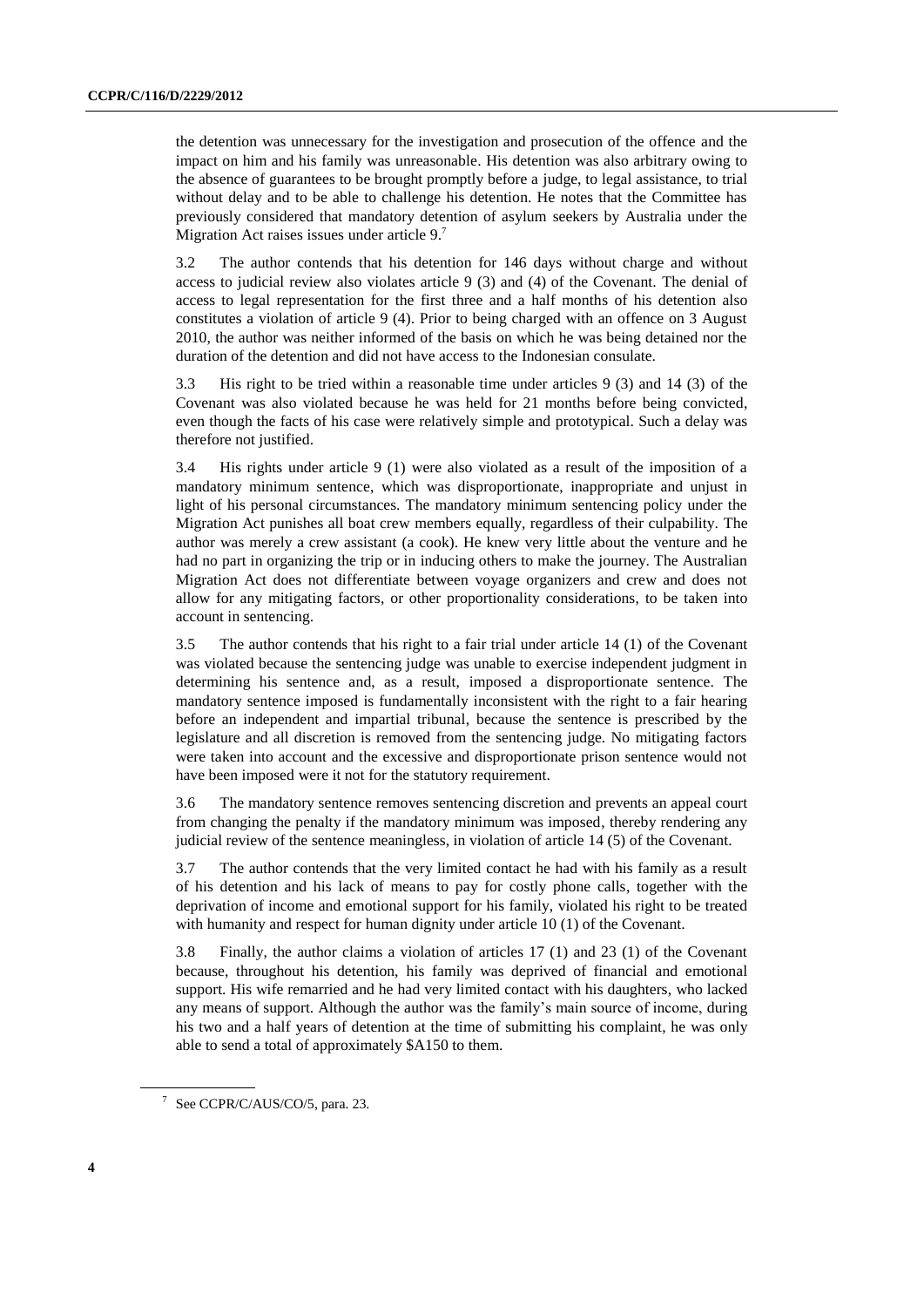3.9 The author asks that the Committee request the State party to: (a) release him from detention and return him to Indonesia; (b) compensate him for the harm he endured as a result of the violations of his rights under the Covenant, including loss of liberty, emotional suffering during his prolonged and arbitrary detention, loss of his marriage and harm to his dependents, and lost income; (c) adopt measures to promote his physical and psychological recovery, rehabilitation and reintegration upon his return to Indonesia; and (d) provide him with a public apology. The State party should also be required to amend its migration laws, in particular, by repealing the mandatory sentencing provisions under the Migration Act and amending the relevant provisions in the Act to include a time limit on detention without charge of non-citizens suspected of involvement in criminal offences, and that it establish appropriate mechanisms for review of detention, for access to courts to challenge the lawfulness of detention and for access to legal aid at all stages of detention. It should also implement polices to ensure that similar violations do not occur in the future, including by ensuring that non-citizens detained in connection with people-smuggling offences are immediately provided with legal representation, interpretation and assistance in contacting their consulate and family.

#### **State party's observations on admissibility and the merits**

4.1 On 28 January 2014, the State party submitted its observations on the admissibility and merits of the communication. The State party also informed the Committee that on 8 March 2013, the author was released from prison after the expiration of the three-year non-parole period of his sentence and on the same date, he was removed from Australia by the Department of Immigration and Border Protection and returned to Indonesia.

#### *Admissibility*

4.2 The State party contended that a domestic remedy existed in relation to the author's claims under articles 9 (1) and 14 (1) and (5) of the Covenant concerning his detention and mandatory minimum sentence, since the author could have challenged the constitutionality of the relevant legislative provisions. A recent matter before the High Court (*Magaming v. the Queen*) 8 demonstrated that this option was available to the author. The case involved a person convicted of the offence of organizing or facilitating the bringing to Australia of a group of unlawful non-citizens and sentenced to the mandatory minimum penalty. That person claimed that his mandatory minimum penalty violated the Constitution because it impermissibly conferred judicial power on the executive branch of government by removing part of the judicial sentencing function; furthermore, the constitutional separation of powers involved a guarantee of liberty which was violated by the inability of the courts to avoid sentences that are arbitrary and capricious. That closely reflects the author's allegations regarding violations of the above-mentioned provisions of the Covenant. While the constitutional challenge in the *Magaming* case did not succeed, the fact that the High Court granted special leave to hear the case demonstrated that there was a question to be adjudicated and that an available remedy existed.

4.3 Regarding the author's claim under article 9 (4), he could have brought a writ of habeas corpus in the Federal Court of Australia or the High Court to determine the legality of his pre-charge detention and those courts could have ordered his release if they had found that he had been detained unlawfully. The State party challenges the author's claim that a court cannot order the release of a person detained under a criminal justice stay certificate if they apply for a writ of habeas corpus. The State party maintains that a court may order the release of a person detained under a stay certificate where the detention is

<sup>8</sup> Case S114/2013.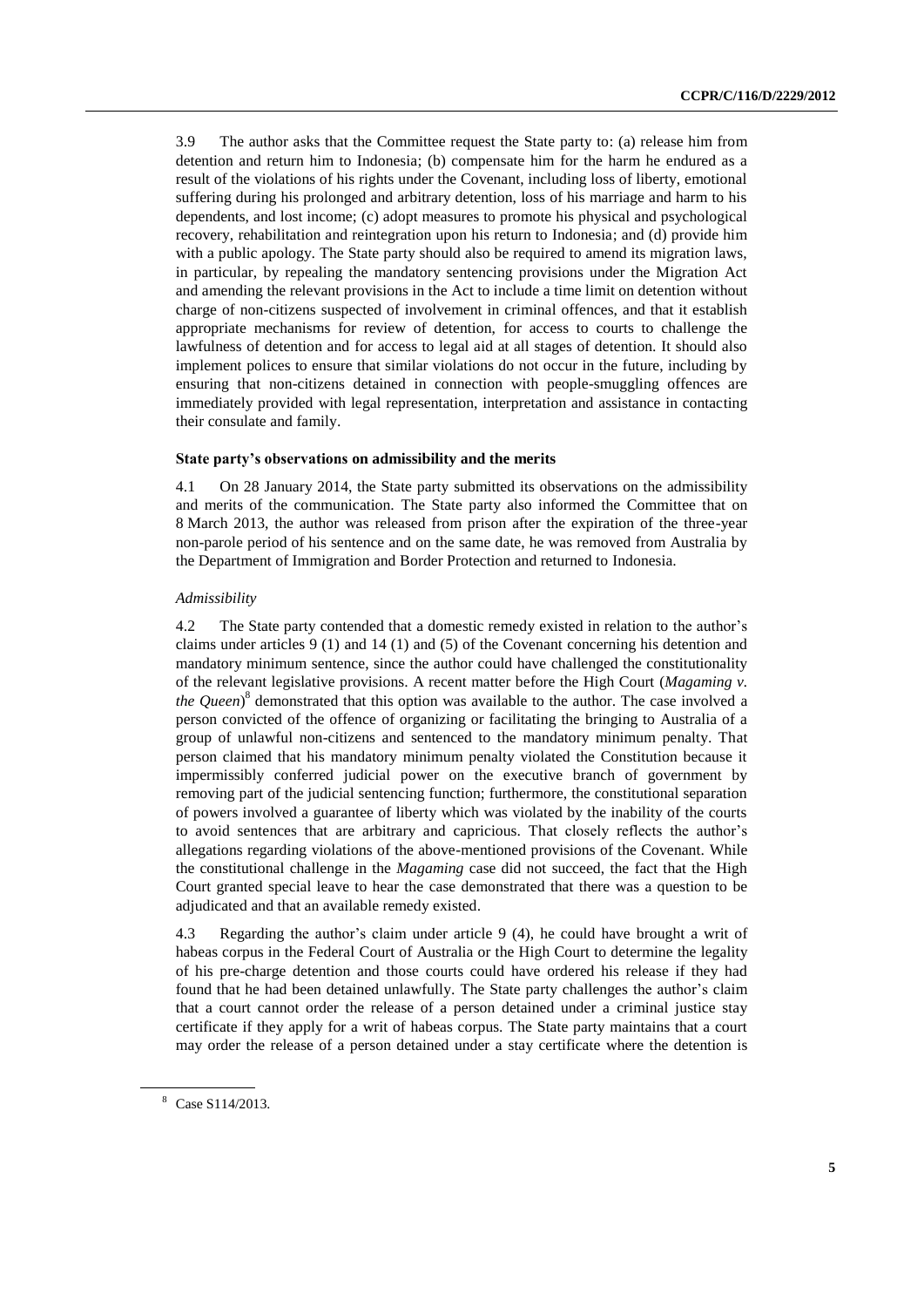unlawful. As to the author's contention that judicial review of the stay certificate issued in respect of him was not worth pursuing, as courts are limited to conducting reviews only on grounds of jurisdictional error, the State party indicates that jurisdictional error is a commonly used and often successful ground of review. For the purpose of satisfying the requirement of exhaustion of remedies, the author was required to pursue judicial review, regardless of the doubts expressed in his submissions.

4.4 Regarding the claims submitted by the author on behalf of his family under articles 10, 17 (1) and 23 of the Covenant, relating to the detriment experienced by his family in Indonesia as a result of his detention, the State party asserts that they are inadmissible *ratione loci* under article 1 of the Optional Protocol, because his family is not and has not been subject to Australian jurisdiction. Accordingly, the matter goes beyond the scope of the obligations of the State party under the Covenant. Furthermore, there is no authorization from the author's wife or daughters to submit the communication on their behalf and the author has made no submissions as to why they would not be able to provide such authorization.

4.5 Regarding the claims under article 10 (1) of the Covenant in relation to the author, they are inadmissible for non-substantiation. The author has provided no evidence indicating that his treatment in detention rose to a level of humiliation or debasement beyond the fact of detention itself in his own particular circumstances.

#### *Merits*

4.6 The author's pretrial detention was initially necessary for immigration purposes pursuant to the Migration Act and subsequently for criminal justice purposes. From his arrival on Christmas Island on 13 March 2010 until he was removed from Australia on 8 March 2013, the author was in immigration detention pursuant to the Migration Act. From the date he was charged with a criminal offence and remanded in custody until he left Australia, he was concurrently in criminal detention and held in a criminal correctional facility.

4.7 In order to find a violation of article 9 (1) of the Covenant, the author must show that his deprivation of liberty was unlawful, which must be understood as contrary to domestic laws, or that it was otherwise arbitrary, which is determined based on the circumstances of detention not being reasonable and necessary or not proportional to the end that is sought.

4.8 The State party submits that the author's claims under article 9 (1) with regard to his immigration detention from 13 March to 4 August 2010 was not unlawful, as it was conducted in accordance with the requirements of the Migration Act. As to arbitrariness, the Committee has confirmed that the mandatory detention of unauthorized arrivals is not arbitrary per se. Additionally, there is no indication in the Committee's jurisprudence that detention for a particular length of time could be considered arbitrary per se. The determining factor is not the length of the detention but whether the grounds are justifiable. The author's immigration detention was necessary throughout this period because he did not have a valid visa to enter or remain in Australia. Once the criminal justice stay certificate was issued on 6 May 2010, the author's continued immigration detention was necessary under the Migration Act as he was an unlawful non-citizen and while the stay certificate was in effect he could not be removed from Australia, as he was required to be in the country for the administration of criminal justice. As noted above, review mechanisms were available in relation to the author's immigration detention.

4.9 The author's detention within the criminal justice system from 4 August 2010 until the commencement of his trial on 21 November 2011 was likewise lawful and not arbitrary. He was remanded in custody by a court on 5 August 2010, two days after he was charged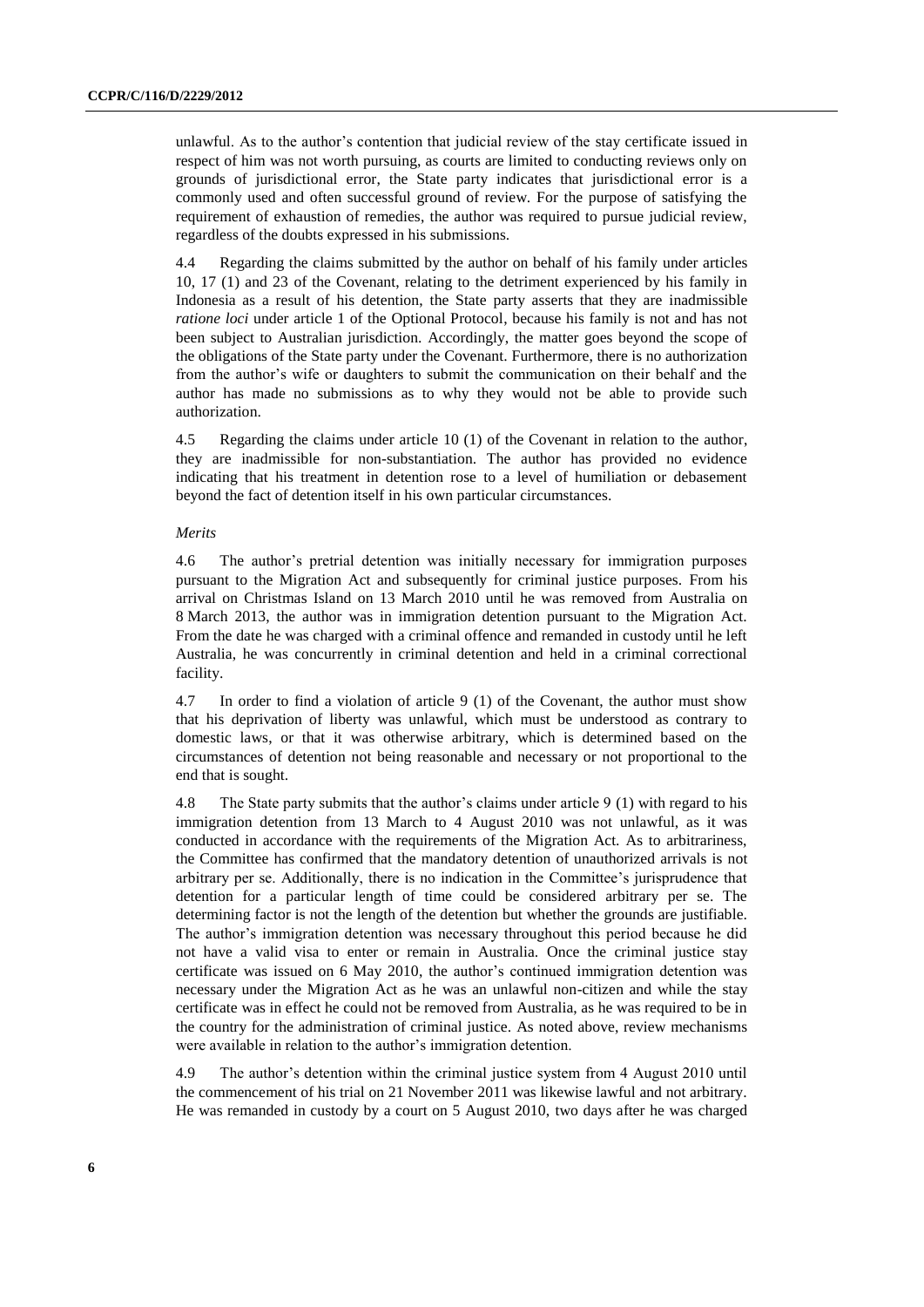with a criminal offence. The detention was necessary to allow the criminal justice system to proceed with the charges and was subject to the supervision and review of the court at all times.

4.10 Regarding the author's detention subsequent to his custodial sentence, the State party submits that the mandatory minimum penalties for the offence of organizing or facilitating the bringing of more than five non-citizens to Australia is justified under article 9 (1) and the detention of the author for the mandatory minimum period imposed is justified and necessary in the circumstances, to achieve the legitimate objectives of punishing the author, deterring the future commission of such offences, which involve serious risks to the lives of asylum seekers, and to ensure that the courts consistently apply penalties commensurate with the seriousness of the crime. The author's conviction was the result of a proper legal process in which he was legally represented and his individual circumstances were considered. The author's pre-conviction detention was taken into account in sentencing, which shows how his individual circumstances were taken into account.

4.11 With regard to the author's claims under article 9 (3) of the Covenant, concerning his right to be brought promptly before a judge, the State party does not consider that the author was arrested or detained on a criminal charge when he was detained for immigration purposes. The criminal justice stay certificate did not form the basis of his detention and the interview on 29 June 2010 with the Australian Federal Police did not transform the nature of the author's detention. His detention continued because he did not have a valid visa. To the extent that the author's immigration detention was prolonged by the need to conduct a criminal investigation, the time taken by the police to conduct the investigation was reasonable. If he had been in Australia lawfully, he would not have been detained during the investigation.

4.12 On 4 August 2010, the author was brought to the Brisbane watch house and charged and the next day he appeared before a magistrate and was remanded in custody. He was therefore brought promptly before a judge after being charged with a criminal offence.

4.13 There were 15 months and 19 days between the author's charge and his trial on 23 November 2011, a period of time during which the case was actively managed and which is justified in the circumstances.<sup>9</sup> Hence, the author's allegations relating to the length of his pretrial detention are without merit.

4.14 With respect to the author's claims under article 9 (4) that his right to challenge the lawfulness of his detention was violated during his immigration detention, the State party asserts that this claim is without merit. The State party interprets the term "lawfulness" under article 9 (4) as meaning lawful under domestic law, and contends that there is nothing apparent in the terms of the Covenant that "lawful" was intended to mean "lawful at international law" or "not arbitrary". Furthermore, as set out in the State party's observations regarding exhaustion of domestic remedies, the author had access to judicial review of the legality of his detention and a court might have ordered his release if the detention did not comply with the law.

<sup>&</sup>lt;sup>9</sup> The State party explains that on 3 September 2010, the matter was listed for a case review on 22 December 2010. The author's legal representatives indicated that witnesses would be required for cross-examination and gave an estimate that three days would be required. The first available date with three consecutive days was found to be 11 April 2011. The author was committed to trial in April and an indictment was presented in the Supreme Court of Queensland on 9 May 2011. A trial date was offered for September 2011 but the author's representatives were unavailable. The trial commenced on 21 November 2011, which was the first date when his representatives were available, and a finding was provided on 2 December 2011.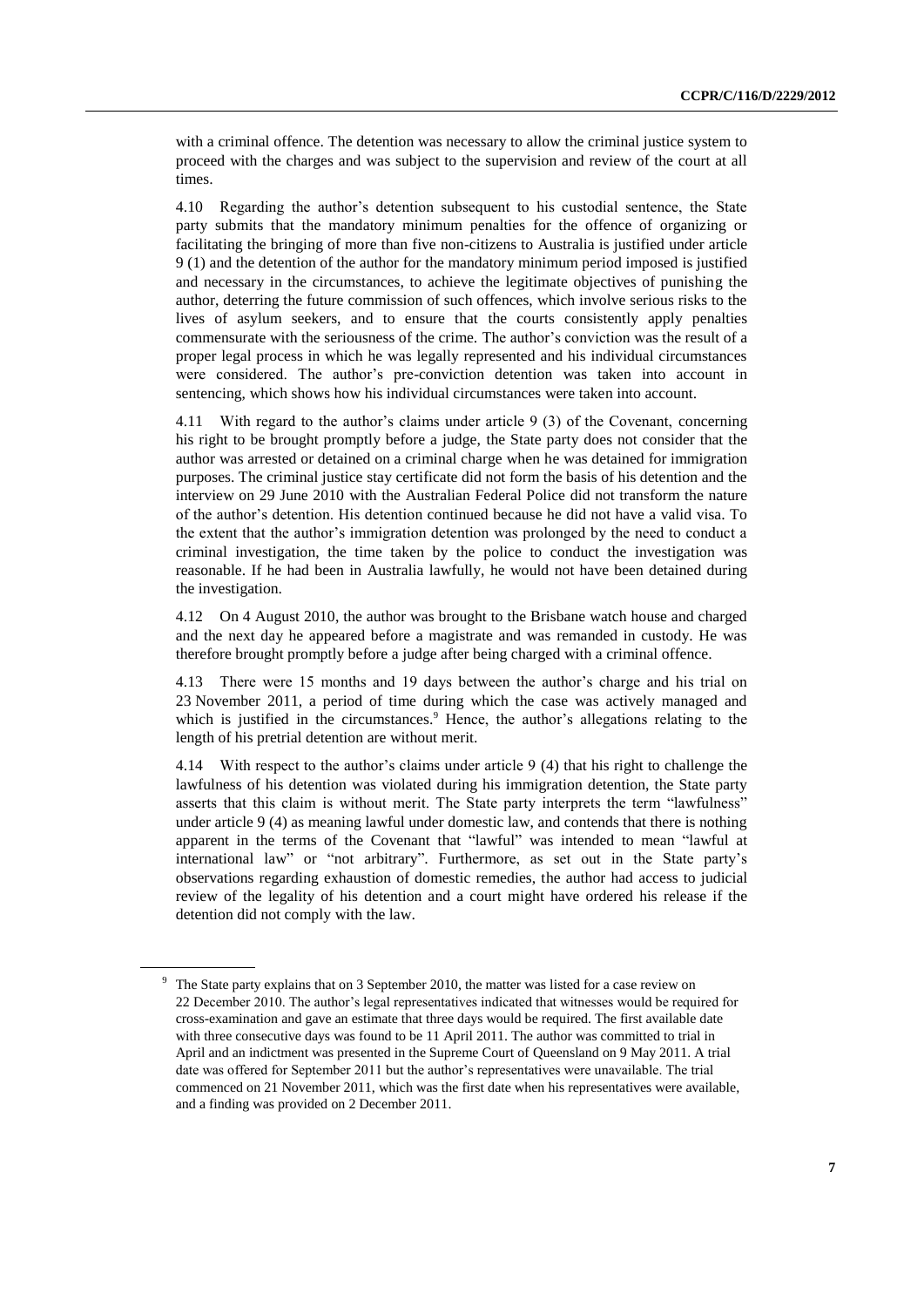4.15 In contrast to the author's claims that he was denied access to legal representation until 29 June 2010, the author was made aware that he could contact legal representatives at an early stage of his detention and signed a notice in his language which included a statement to that effect.

4.16 Regarding the author's claims under article 10 (1), they are inadmissible and, in the alternative, without merit. During his stay in an immigration detention facility the author was able to contact family members or the Indonesian consulate at any time and was actively informed of this. He was assisted in contacting his family on his arrival on Christmas Island. He was able to purchase phone cards, in particular by participating in programmes and activities available inside the facility. While in Queensland Correctional Services facilities he had access to telephone and postal facilities like any other prisoner.

4.17 He was able to fund telephone calls to Indonesia from earnings and allowances he received while in prison. Records from Queensland Corrective Services show that the author made a total of 135 calls to Indonesia.<sup>10</sup> It would appear that the reason for the difficulty in contacting his daughters was not related to circumstances in Australia but to the fact that he was only able to receive news of them by telephoning a person who lived in a town three hours away from them. Complaint mechanisms exist at the facility, however he did not resort to them regarding his ability to contact his family, legal representatives or other persons of his choosing, or to receive visits.

4.18 The author was made aware that he could contact the Indonesian consulate when taken into immigration detention and again at the interview with the Australian Federal Police on 29 June 2010. He advised the police that he did not wish to contact the consulate as he had already spoken to a representative. $^{11}$ 

4.19 Regarding the author's claim that the minimum mandatory sentence imposed on him breached article 14 (1) of the Covenant, the State party asserts that there has been no interference with the independence or impartiality of the judiciary in respect to the author and the allegations are without merit. The court retains its discretion to sentence those found guilty of the offence to a period between the mandatory minimum penalty of 5 years' imprisonment (3 years non-parole) to the statutory maximum of 20 years. Further, when exercising that discretion, the court is required to consider the individual circumstances by virtue of the factors set out in sections 16A (1) and (2) of the Crimes Act 1914. It is the legitimate role of the legislature to pass laws creating criminal offences, including the range of penalties that may be applied and to prescribe minimum evidentiary requirements, such as mandatory presumptions. Provided the legislative curb on judicial discretion does not infringe on the essential element of independence, which is that judges remain free to form opinions as to the facts and law without external political influence or pressure, the State party considers the right to a hearing before an independent court or tribunal is not breached by such legislation.

4.20 Regarding the claims under article 14 (3) (c) concerning the author's right to trial without delay, the State party asserts that they are without merit for the reasons indicated in its observations under article 9 (3). It adds that there were 9 months and 11 days between the trial decision of 2 December 2011 and the decision to dismiss his appeal (13 September 2012), a period of time which cannot be considered unreasonable. Furthermore, a review of the court proceedings confirms that there were no undue delays in the matter.<sup>12</sup>

<sup>&</sup>lt;sup>10</sup> The State party provides details concerning the earnings and allowances he received while in prison.

<sup>&</sup>lt;sup>11</sup> Further details are contained in the State party's submission.

<sup>&</sup>lt;sup>12</sup> Further details on the proceedings are contained in the State party's submission.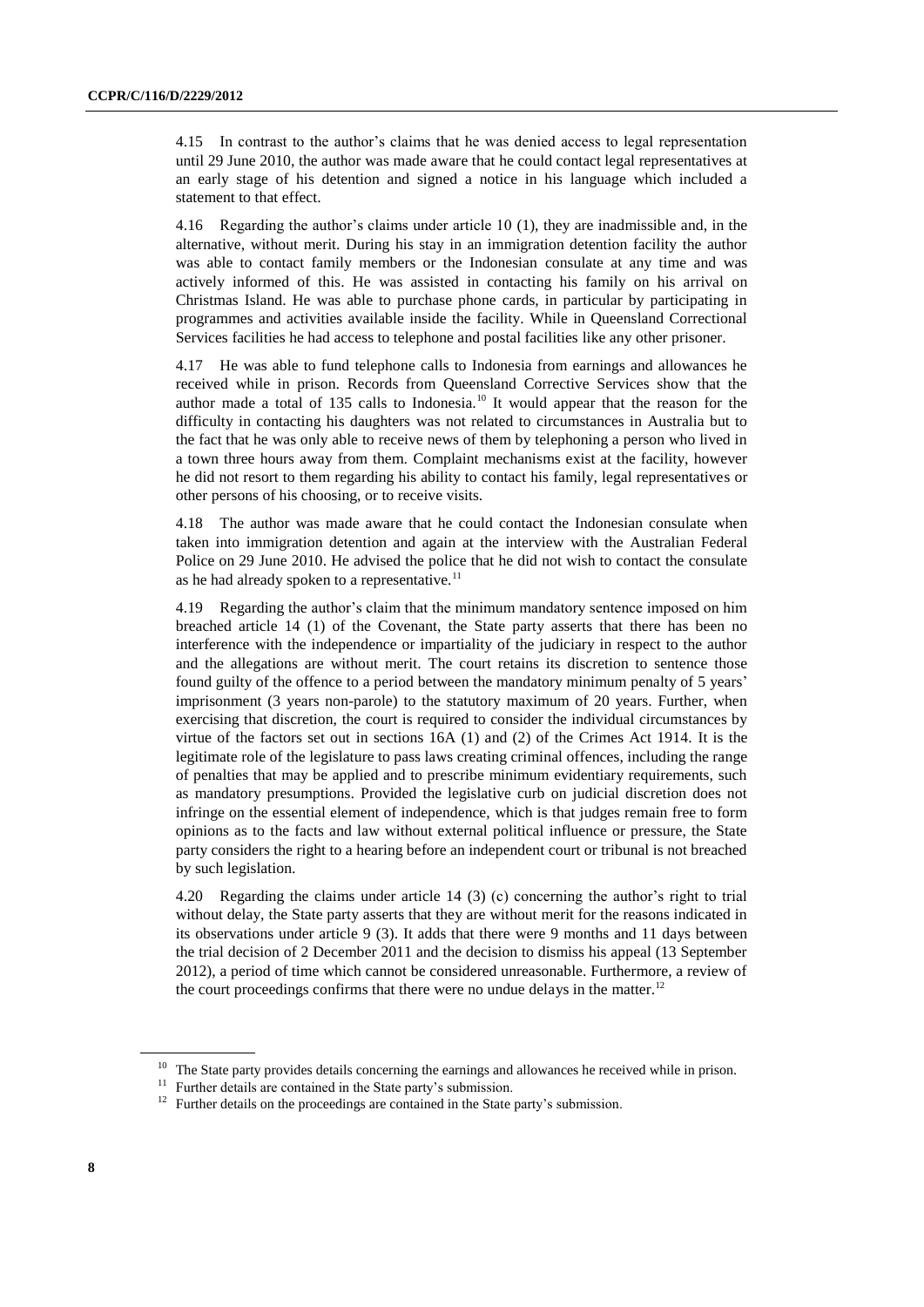4.21 Regarding the author's claims under article 14 (5), the State party argues that they are without merit. The Queensland Court of Appeal considered whether there was sufficient evidence to prove beyond reasonable doubt one of the elements of the offence, whether the author was reckless as to whether the passengers had a lawful right to come to Australia. The Court reviewed the record of the trial and determined whether, on the whole of the evidence, it was open to the jury to have been satisfied beyond reasonable doubt that the author was guilty. In that way, the factual and legal dimensions of the case were reconsidered, as required by article 14 (5). The author chose not to pursue the further available avenue of appeal to the High Court.

4.22 Regarding the author's claims under articles 17 (1) and 23, the State party asserts that they are without merit. It is inherent that prisoners will be separated from family owing to their imprisonment and as this separation is a necessary and ordinary component of punishment for committing a criminal offence, it does not amount to arbitrary interference with the family. Any hardship arising as a result of a person's family residing in another country are outside the jurisdiction and control of the Government of Australia. Similarly, to the extent that the author claims that he has suffered as a result of his wife remarrying, that is a private matter and irrelevant to the claim at hand.

4.23 Article 23 (1) does not require that Australia exempt convicted criminals from serving lawfully imposed penalties, such as imprisonment, on the basis that this may have an impact on their family relationships in a foreign country. Those are private matters that are outside Australian obligations and jurisdiction.

#### **Author's comments on the State party's observations**

5.1 The author submitted comments regarding the admissibility and merits on 24 November 2014.

#### *Admissibility*

5.2 Regarding the State party's observations that a domestic remedy existed in relation to the author's claims under articles  $9(1)$  and  $14(1)$  and  $(5)$  of the Covenant, concerning his detention and mandatory minimum sentence, the author contends that an appeal to the High Court offered no reasonable prospect of success. At the time when the author's appeal to the Queensland Court of Criminal Appeal failed, the special leave had not yet been granted in the *Magaming* case and all jurisprudence on the issue of mandatory minimum penalties indicated that a constitutional challenge would not have been successful. The High Court had consistently upheld the domestic constitutional validity of mandatory minimums for over 60 years and decided against granting special leave to appeal in such cases. In any case, by dismissing the constitutional challenge against the Migration Act, the *Magaming* decision only confirmed that the author had no reasonable prospect of success. Also, the author's appeal to the Queensland Court of Appeal was denied on 13 September 2012 and his non-parole period was due to expire on 8 March 2013. Therefore, any eventual ruling by the High Court would have come after he had completed his sentence and would have therefore been ineffective.

5.3 The State party's submission that the author could have pursued a writ of habeas corpus for a claim under article 9 (4) with regard to his pretrial detention is unfounded. Such a remedy depends on a court finding that the author's detention is unfounded and that the detention is unlawful under domestic law. However, the author has not claimed that his detention was unlawful domestically, but rather that it was arbitrary under the Covenant. There is no constitutional or other basis under Australian law to challenge a detention on the grounds of arbitrariness if that detention is otherwise permitted by domestic law. It would have been futile to pursue a writ of habeas corpus.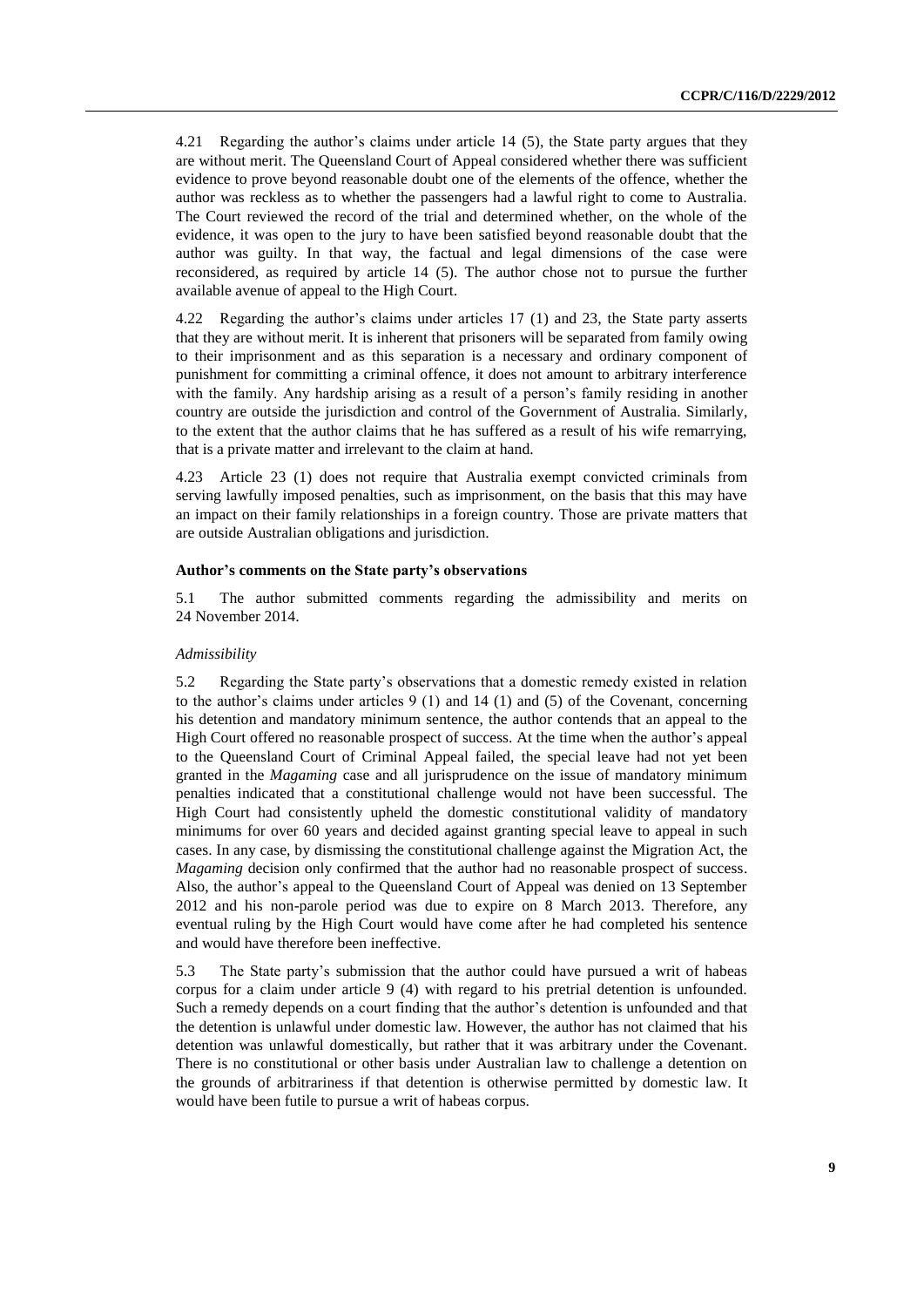5.4 Alternatively, the author contended that Australia has proved to be unwilling to redress such violations, rendering the exhaustion rule inapplicable.

5.5 With regard to his claims under articles 10, 17 and 23 of the Covenant, the author notes that he did not bring those claims on behalf of his family, but rather claimed that his own rights under those provisions had been violated. The fact that his family was outside Australian territory does not negate the State party's obligations to respect his rights under the articles invoked, since he himself was under the State party's jurisdiction. Furthermore, at no time did the author purport to make a claim on behalf of his family. His claims relate to a breach of his own right to family.

5.6 The author submitted that his claims under article 10 (1) of the Covenant were sufficiently substantiated by his evidence that he had no contact with his children during the entire time that he was in detention in Australia. The number of telephone calls he made to Indonesia does not prove that the calls were successful or sufficient.

#### *Merits*

5.7 Regarding his claims under article 9 (1), the author submits that his mandatory immigration detention, albeit lawful according to national law, was arbitrary for not meeting the standards of reasonableness, necessity and proportionality. He was detained by application of a "mandatory rule for a broad category" rather than by consideration of his personal circumstances, contrary to the Committee's requirements. The criminal justice stay certificate, which was issued nearly two months after his initial detention, and the police interview cannot be considered as proving that his personal circumstances were considered. Additionally, no less invasive means of achieving the same ends, such as reporting obligations, were considered and the author's detention was not subject to periodic review.

5.8 With regard to the mandatory minimum sentence, the author notes that the arbitrariness of a sentence must not be equated with it being "against the law" but must be interpreted more broadly to include such elements of inappropriateness and injustice. His sentence was neither reasonable nor proportionate when taking into account his individual characteristics, the gravity of the offence and the purpose of punishing and deterring him. Section 232A of the Migration Act criminalizes a broad range of activities and persons, including the organizers of the entire operation of bringing non-citizens into Australia and the cooks and deckhands, who have minimal or no complicity in the deed and often accept an offer of employment with no information as to the purpose of the trip. According to the submission by the Department of the Attorney-General to an inquiry on the repeal of mandatory minimums of 22 February 2012, only 5 of the 228 convictions under this offence were smuggling organizers. The author notes that the sentence imposed upon him was manifestly unreasonable, disproportionate and unjust in the circumstances, as it did not respond to the purposes of punishing, rehabilitating and deterring, as noted by the sentencing judge.<sup>13</sup> General deterrence is irrelevant when considering whether a sentence is disproportionate and, in the author's case, his incarceration had a negligible deterrence impact, as noted by the sentencing judge. $14$ 

<sup>&</sup>lt;sup>13</sup> The sentencing judge noted: "You have already been imprisoned for 632 days during which your family has been left destitute. The sentence of imprisonment is not, therefore, necessary to deter you any more than that has already done. … I regard you as already having been adequately punished. However, I am obliged to impose further imprisonment upon you so as to comply with the obligation I have at law."

<sup>&</sup>lt;sup>14</sup> The sentencing judge also noted that "it is clear that those people who employ men like you will just move to another village because they regard you as completely expendable and people in small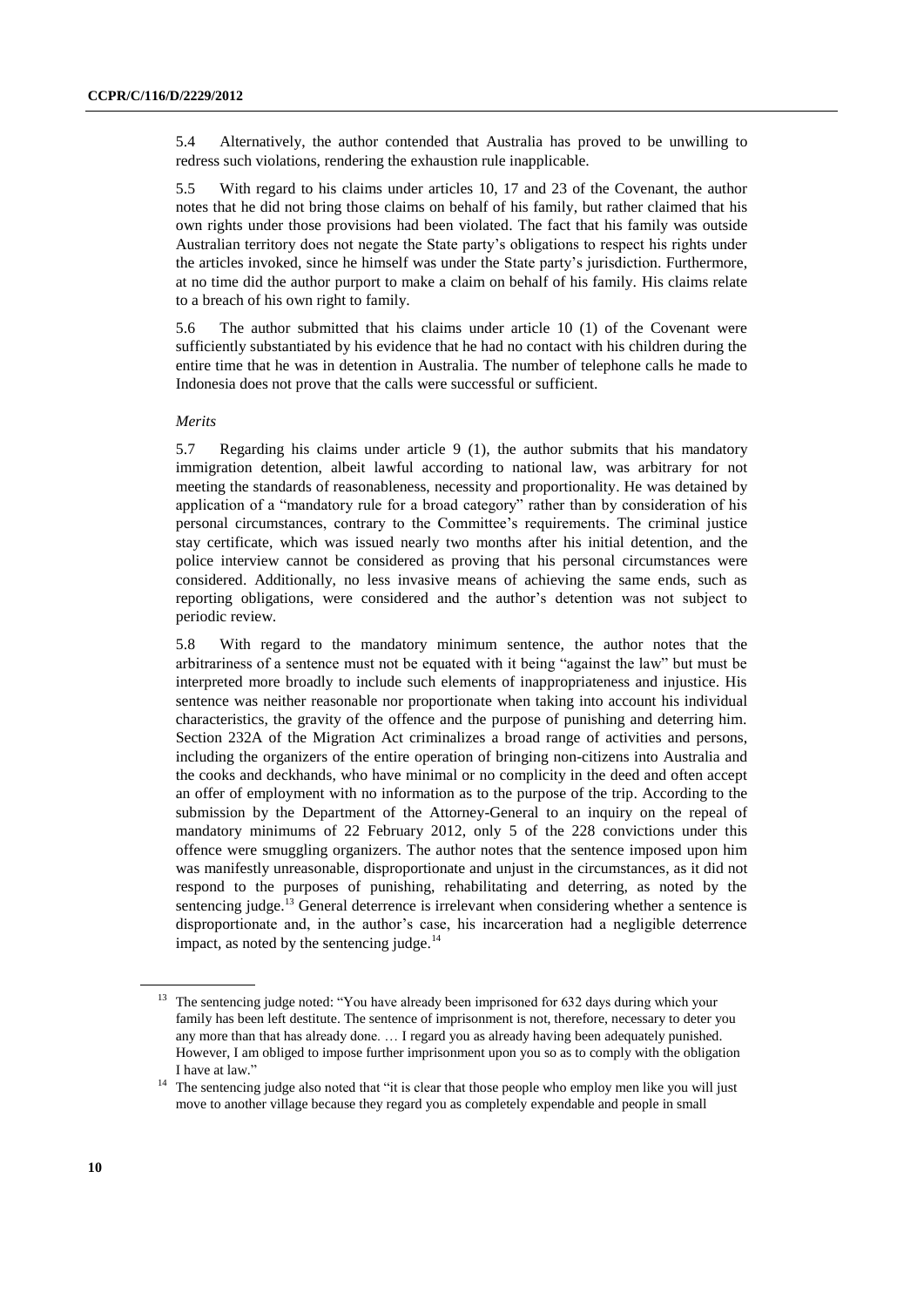5.9 Concerning his claims under article 9 (3), the author maintains that his detention from 10 March 2010 until he appeared before a court on 5 August 2010 was for the purpose of administration of criminal justice and, as such, the delay of 149 days constituted a breach of article 9 (3) of the Covenant. Under section 159A of the Penalties and Sentences Act 1992, pretrial detention may only be taken to be part of the ultimate sentence where "the offender was held in custody in relation to proceedings for the offence and for no other reason". Alternatively, the issuance of the stay certificate on 6 May 2010 indicates that the sole purpose of his remaining in Australia from that date onwards was for the administration of criminal justice. As such, the author had a right at that time to be brought promptly before a judge, which did not happen for a further 92 days. Upholding such a right was particularly important, given that the author was unable to challenge the stay certificate, as it constituted a "privative clause decision" under section 474 of the Migration Act and therefore could not be challenged or overturned.

5.10 Additionally, the 20 months that elapsed between his detention and the commencement of the trial on 23 November 2011 cannot be considered a reasonable period of time, even allowing for the small delays caused by his representatives. Alternatively, if his detention for criminal purposes was deemed to commence on 6 May 2010, the 18 months that elapsed before the commencement of the trial is similarly unreasonable. When a person has been detained the entire time from charge to trial, a breach of article 14 (3) (c) accompanies that of article 9 (3).

5.11 Regarding the claims under article 9 (4), the author reiterates that any judicial review would have been limited to the issue of the lawfulness of his detention, which is undisputed here, and that it would not have been possible to raise the issue of the arbitrariness of his detention.

5.12 Regarding his claim under article 10 (1) of the Covenant, the author notes that the State party failed to take into account his personal circumstances, including the difficulties and costs associated with making calls to Indonesia, to ensure his right to communicate with his family. Although he was assisted in calling his family on 19 March 2010 upon his arrival on Christmas Island, he had to pay for all subsequent calls, despite their prohibitive cost. He had to balance his obligation to support his family financially with his prison earnings and trying to maintain contact with them. Australia should have provided him with differentiated access to communication facilities so as to enable him to communicate with his family affordably and at regular intervals. Furthermore, he was unaware that he could use mechanisms of complaint while in prison. The ability to use those mechanisms must be considered in light of his inability to speak or read English.

5.13 Regarding his claims under article 14 (1), the author accepts that mandatory minimum sentences do not ipso facto constitute violations of article 14 (1). However, the mandatory minimum sentences referred to in the present communication constitute a violation because they are so disproportionate that in many cases they remove the power of the court to impose a proportionate sentence, inconsistent with the functions of an independent and impartial judiciary.

5.14 The author maintains his claim under article 14 (5). An appeal could not have resulted in a reduction in sentence beyond what had already been awarded, despite the admission of the trial judge that the sentence was disproportionate.

5.15 The author also maintains his claims regarding articles 17 and 23 of the Covenant. The conditions of detention, including mechanisms for providing contact with prisoners'

villages without newspapers or the means of modern communication are most unlikely to hear of a sentence imposed in an Australian court".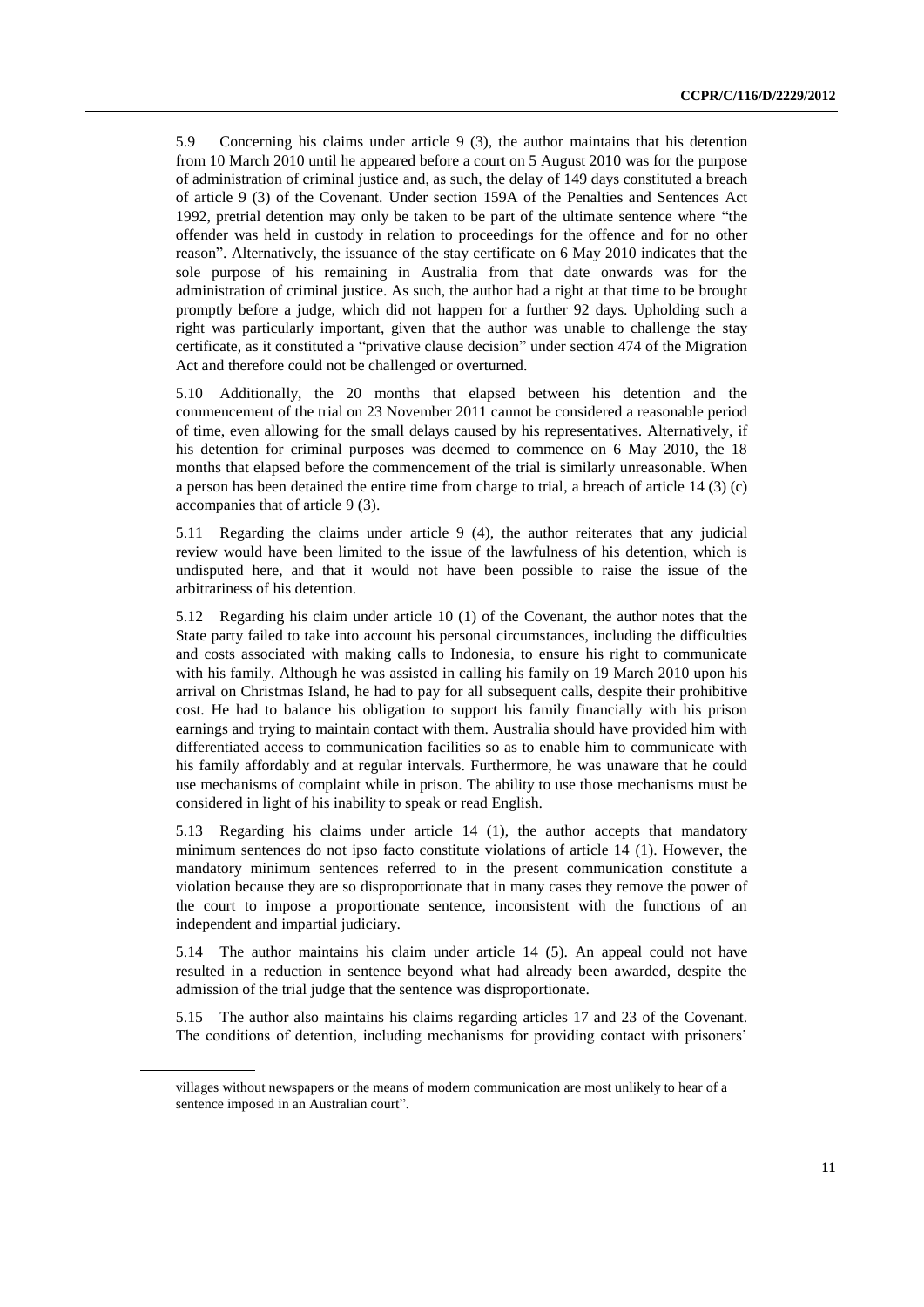families, must be appropriately adapted to enable foreign nationals to maintain their right to family. The normal mechanisms of phoning or sending letters may be adequate for domestic prisoners but not for foreigners. The State party cannot claim a legitimate State interest to justify violations of articles 17 and 23. Instead, the impact of the separation of an individual from their family must be given due consideration.

#### **Issues and proceedings before the Committee**

#### *Consideration of admissibility*

6.1 Before considering any claim contained in a communication, the Committee must decide, in accordance with rule 93 of its rules of procedure, whether or not the claim is admissible under the Optional Protocol.

6.2 The Committee has ascertained, as required under article 5 2 (a) of the Optional Protocol, that the same matter is not being examined under another procedure of international investigation or settlement.

6.3 The Committee takes note of the State party's argument that domestic remedies have not been exhausted in relation to the author's claim that the mandatory minimum penalty violated articles 9 (1) and 14 (1) and (5) of the Covenant, because the author could have challenged the constitutionality of the relevant legislative provisions. The author notes in this respect that a constitutional challenge to the mandatory minimum sentence had no reasonable prospect of success in light of the longstanding jurisprudence of the High Court that confirmed the validity of mandatory minimum sentences at the time his appeal before the Queensland Court of Criminal Appeal failed. Furthermore, that jurisprudence was confirmed in the *Magaming* case. In the light of that jurisprudence, the Committee concludes that a challenge before the High Court had indeed no real prospect of success and considers that there is no obstacle to the admissibility of the claim under article 5 (2) (b) of the Optional Protocol.

6.4 The State party also contends that domestic remedies were not exhausted regarding the author's claim that his pre-charge detention for 146 days without access to judicial review violated article 9 (4) of the Covenant, as the author could have brought a writ of habeas corpus before the Federal Court of Australia or the High Court to challenge the legality of his detention. The author notes in this respect that the remedy relies on a court finding that the detention was unlawful under domestic law; that the issue at stake is not the legality of the detention under domestic law but whether or not it was arbitrary; and that there is no legal basis in Australia to challenge the arbitrariness of such detention. The Committee considers that the State party has not demonstrated the availability of an effective remedy for the author's claim regarding the arbitrariness of his detention. Accordingly, the Committee considers that it is not prevented under article 5 (2) (b) from examining the claim on its merits.

6.5 Regarding the author's claims that the conditions of detention in Australia, in particular the difficulty of keeping in regular telephone contact with his family in Indonesia, violated his rights under articles 10 (1), 17 (1) and 23 (1) of the Covenant, the Committee recognizes the importance for persons deprived of their liberty of being able to communicate regularly with their families, as recognized by the United Nations Standard Minimum Rules for the Treatment of Prisoners. However, the Committee considers that the author's inability to keep in contact with his family was to a large extent due to circumstances not attributable to the State party, such as the fact that the author's daughters lived in a village with very limited access to a telephone. Furthermore, such inability was also partially due to circumstances which are inherent to imprisonment. Accordingly, the Committee considers that those claims have been insufficiently substantiated for purposes of admissibility and declares them inadmissible under article 2 of the Optional Protocol.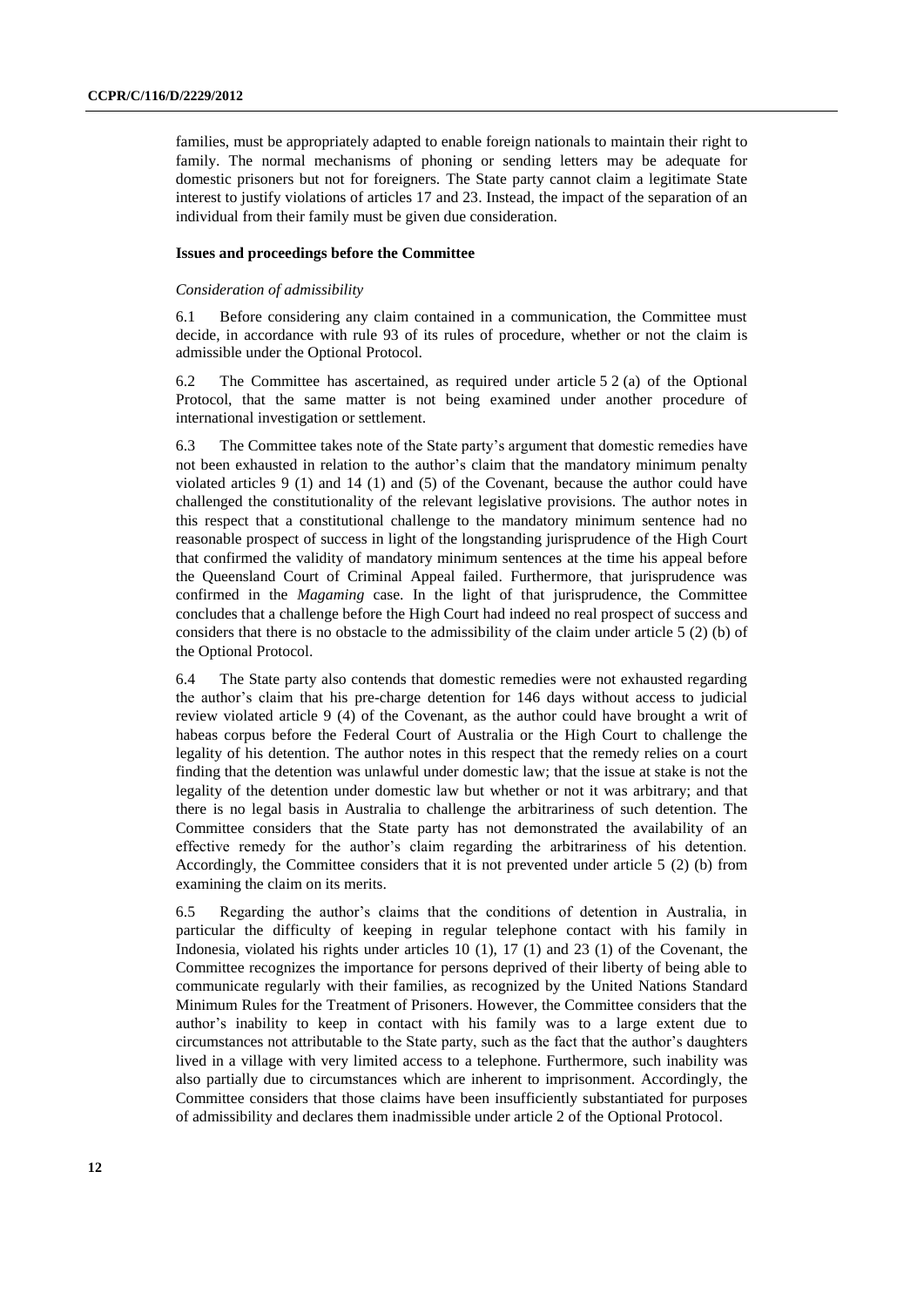6.6 Regarding the author's claim that the mandatory sentence violated his rights under article 14 (1) and (5) because the judges were unable to exercise independent judgment in determining the sentence the Committee notes the State party's submission that it is the legitimate role of the legislature to pass laws creating criminal offences, including the range of penalties that may be applied, and that judges remain free to form opinions as to the facts and law without external political influence or pressure. The Committee recalls that the requirement of independence refers to the actual independence of the judiciary from political interference by the executive branch and legislature, and that it is necessary to protect judges against conflicts of interest and intimidation.<sup>15</sup> The Committee notes that the binding nature of statutory law does not per se amount to a violation of judicial independence. The Committee further notes that the author does not allege any external political interference or pressure by the executive or legislative, nor does he claim that the sentencing judge was subjected to intimidation when he was sentenced to the minimum of five years imprisonment with a three-year non-parole period, as required under section 233C of the Migration Act. Accordingly, the Committee considers that this claim has been insufficiently substantiated for purposes of admissibility and declares it inadmissible under article 2 of the Optional Protocol.

6.7 In the light of the above, the Committee declares the communication admissible concerning claims under articles 9 (1), (3) and (4) and 14 (3) (c) of the Covenant.

#### *Consideration of the merits*

7.1 The Human Rights Committee has considered the present communication in light of all the information made available to it by the parties, as required under article 5 (1) of the Optional Protocol.

Claims regarding the author's pre-charge detention

7.2 The Committee takes note of the author's claim that his detention for 146 days without charge, without being brought before a judge and without the possibility of seeking a judicial review of his detention, and his lack of access to legal assistance for 110 days amounted to a violation of his rights under article  $9(1)$ ,  $(3)$  and  $(4)$  of the Covenant. The State party argues that the author's immigration detention was necessary throughout this period because he did not have a valid visa to enter or remain in Australia. Furthermore, once the criminal justice stay certificate was issued on 6 May 2010, he could not be removed from Australia, as he was required to be in the country for the administration of criminal justice.

7.3 The Committee recalls that, while detention of an individual in the course of proceedings for the control of immigration is not per se arbitrary, such detention must be justified as reasonable, necessary and proportionate in light of the circumstances of the case and reassessed as it extends in time.<sup>16</sup> The Committee further recalls that article 9  $(4)$ entitles anyone who is deprived of liberty by arrest or detention to take proceedings before a court, in order that the court may decide, without delay, on the lawfulness of the detention and that the adjudication of the case should take place as expeditiously as possible.<sup>17</sup>

7.4 In the present case, the Committee notes that the author was under mandatory immigration detention for almost five months, from 13 March to 4 August 2010 without formal charges. The State party has failed to explain why it took almost five months before

<sup>&</sup>lt;sup>15</sup> See the Committee's general comment No. 32 (2007) on the right to equality before courts and tribunals and to a fair trial, para. 19.

<sup>&</sup>lt;sup>16</sup> See the Committee's general comment No. 35 (2014) on liberty and security of person, para. 18.

<sup>17</sup> Ibid., para. 47. See also communication No. 1973/2010, *Griffiths v. Australia*, Views adopted on 21 October 2014, para. 7.5.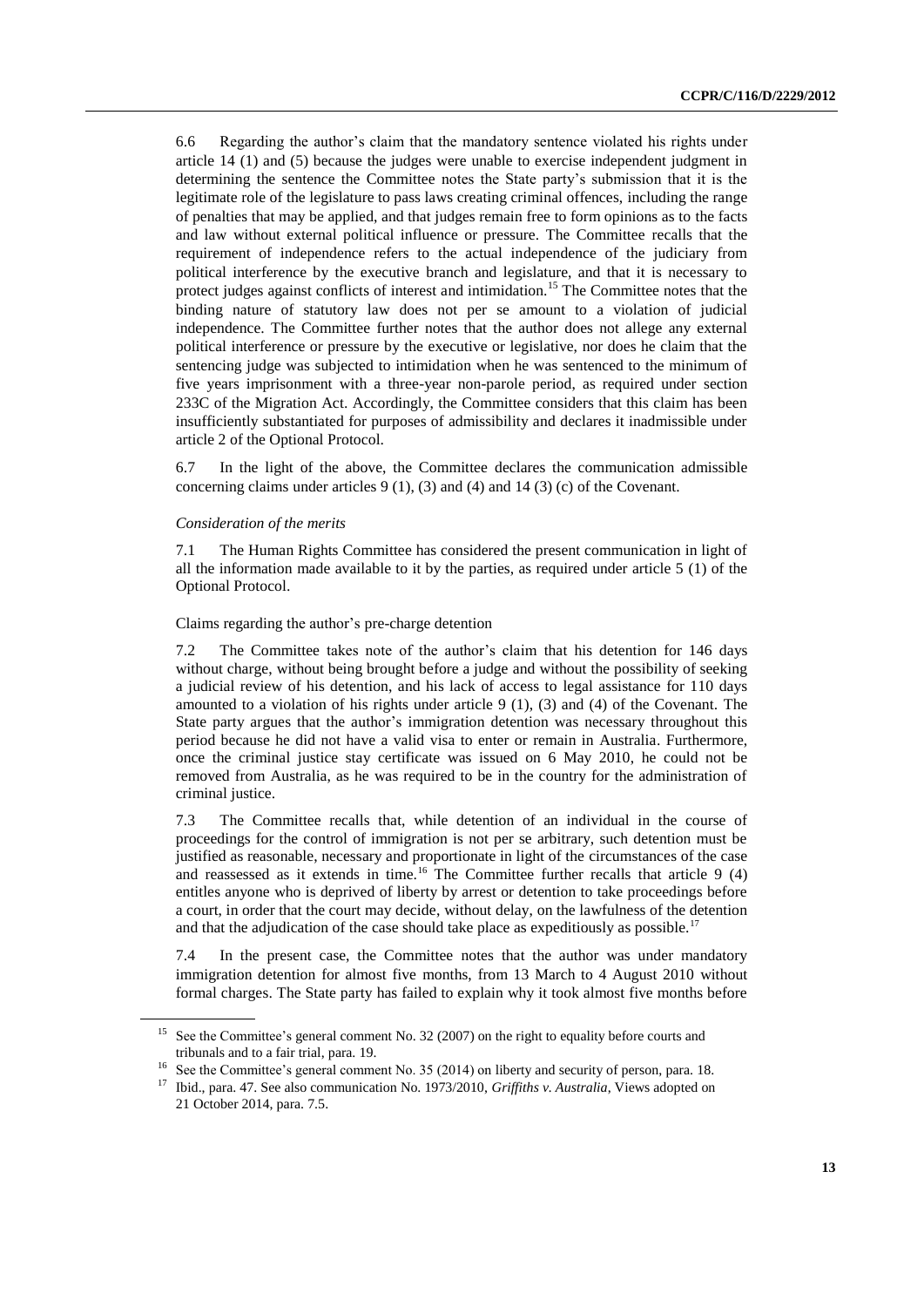criminal charges were brought against the author. The Committee further notes that during this period, the author was deprived of legal safeguards allowing him to challenge the arbitrariness of his detention. In respect of the State party's contention that the term "lawfulness" under article 9 (4) must be interpreted as meaning lawful under domestic law, the Committee recalls its long-standing jurisprudence that judicial review of the lawfulness of detention under article 9 (4) is not limited to mere compliance of the detention with domestic law, but must include the possibility of ordering release if the detention is incompatible with the requirements of the Covenant, in particular those of article 9  $(1)$ .<sup>18</sup> For all these reasons and in the absence of further explanations by the State party, the Committee concludes that the author's detention during this period of time was not justified, was arbitrary, in violation of article 9 (1) of the Covenant and could not be challenged before a court, in violation of article 9 (4) of the Covenant.

7.5 In respect of the author's claim under article 9 (3) that he was not brought promptly before a judge, the Committee notes the State party's assertion that the author was not arrested or detained on a criminal charge when he was detained for immigration purposes; that the criminal justice stay certificate did not form the basis of his detention, that the interview with the police on 29 June 2010 did not transform the nature of the author's detention, and that to the extent that the author's immigration detention was prolonged by the need to conduct a criminal investigation, the time taken by the police to conduct the investigation was reasonable. However, the Committee recalls that the requirement that any person arrested or detained on a criminal charge shall be brought promptly before a judge or other officer authorized by law to exercise judicial power pursuant to article 9 (3) applies even before formal charges have been asserted, so long as the person is arrested or detained on suspicion of criminal activity.<sup>19</sup> The Committee notes in this respect that under section 147 of the Australian Migration Act 1958, if the Attorney-General considers that an unlawful non-citizen should remain in Australia temporarily for the purposes of the administration of criminal justice in relation to an offence, he or she may issue a criminal justice stay certificate. In light of this, the Committee finds that from 6 May 2010, when the stay certificate was issued, the author was held in immigration detention for the purpose of the administration of criminal justice without being brought promptly before a judge or other officer authorized by law to exercise judicial power. For those reasons, the Committee concludes that the author's rights under article 9 (3) were violated.

Claims regarding the duration of proceedings

7.6 The Committee takes note of the author's claim that his right to be tried within a reasonable time and without undue delay under articles 9 (3) and 14 (3) (c) of the Covenant was violated because the 15-month period from the time when he was charged — or 21 months from the moment that he was detained — was not justified in the circumstances of the case. The State party has argued that such a period was reasonable and justified to allow sufficient time for criminal investigations and judicial proceedings, and that the case was actively managed. It has also signalled, without being contested by the author, that some judicial delays were caused by the author's representatives, who were unavailable on the trial date that was originally offered and not available until 21 November 2011, when the trial commenced. The Committee considers that the information on file does not allow it

<sup>18</sup> See communications No. 1069/2002, *Bakhtiyari v. Australia*, Views adopted on 29 October 2003, para. 9.4, and Nos. 1255/2004, 1256/2004, 1259/2004, 1260/2004, 1266/2004, 1268/2004, 1270/2004 and 1288/2004, *Shams et al. v. Australia*, Views adopted on 20 July 2007, para.7.3.

<sup>19</sup> See general comment No. 35, para. 32, and communications No. 1128/2002, *Marques de Morais v. Angola*, Views adopted on 29 March 2005, paras. 6.3 and 6.4, and No. 1096/2002, *Kurbanova v. Tajikistan*, Views adopted on 6 November 2003, para.7.2.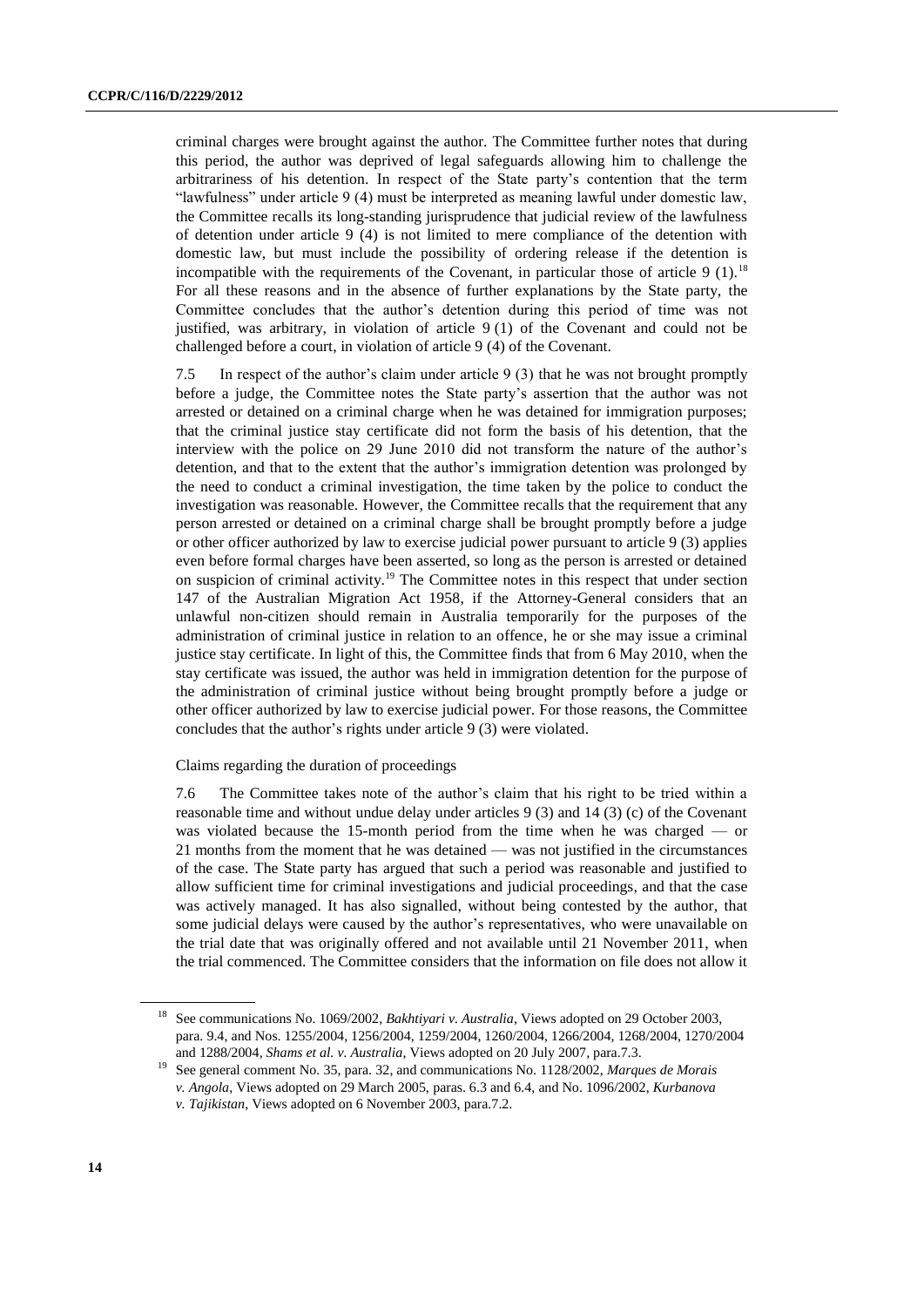to conclude that the time elapsed before the author was tried was unreasonable in the circumstances of the case, or that judicial proceedings experienced undue delays. The Committee therefore concludes that the facts before it do not reveal a violation of articles 9 (3) and 14 (3) (c) of the Covenant in respect of this part of the communication.

Claims regarding the mandatory minimum sentence

7.7 With regard to the author's claims relating to the mandatory minimum sentence under the Migration Act, the Committee notes the State party's argument that the author's conviction to the mandatory minimum sentence was necessary to achieve the legitimate objectives of punishing him and that the mandatory minimum sentence is necessary as a general deterrent against the crime of people smuggling and to ensure that courts consistently apply penalties commensurate with the seriousness of the crime. The Committee also notes the State party's statement that the aggravated offence of people smuggling for which the author was found guilty involves serious risks to the lives of asylum seekers and that the minimum sentence is commensurate with the seriousness of the crime. The author has argued, in turn, that the five-year sentence imposed on him with a three-year non-parole period was manifestly unreasonable, disproportionate and unjust in the light of his circumstances. The Committee recalls that article 9 expressly recognizes that individuals may be detained on criminal charges, that the Covenant is consistent with a variety of criminal sentencing schemes, and that convicted prisoners are entitled to have the duration of their sentences administered in accordance with domestic law. <sup>20</sup> The Committee also recalls that the imposition of a draconian penalty of imprisonment for minor offences without adequate explanation and without independent procedural safeguards is arbitrary.<sup>21</sup> In the present case, the Committee notes that the author was tried and found guilty for the aggravated offence of people smuggling by the Supreme Court of Queensland. He was convicted and sentenced to the mandatory minimum penalty for this offence, which is five years' imprisonment (three years non-parole). The statutory maximum penalty is 20 years imprisonment. The Committee further takes note of the State party's uncontested submission that the author's pre-conviction detention was taken into account in sentencing and that on 8 March 2013, the author was released from prison after the expiration of the three-year non-parole period of his sentence. In those circumstances and considering that the author's conviction was the result of a proper legal process in which he was legally represented, the Committee is not in a position to conclude that the length of his criminal detention was arbitrary and therefore concludes that it does not reveal a violation of article 9 (1) of the Covenant.

8. The Committee, acting under article 5 (4) of the Optional Protocol, is of the view that the facts before it disclose a violation by the State party of article 9 (1), (3) and (4) of the Covenant.

9. In accordance with article 2 (3) (a) of the Covenant, the State party is under an obligation to provide the author with an effective remedy. This requires it to make full reparation to individuals whose Covenant rights have been violated. Accordingly, the State party is obligated, inter alia, to provide the author with adequate compensation. The State party is also under an obligation to take steps to prevent similar violations in the future.

10. Bearing in mind that, by becoming a party to the Optional Protocol, the State party has recognized the competence of the Committee to determine whether there has been a violation of the Covenant and that, pursuant to article 2 of the Covenant, the State party has undertaken to ensure to all individuals within its territory and subject to its jurisdiction the

 $20$  See the general comment No. 35, paras. 14 and 20.

<sup>21</sup> Ibid., para. 14, and communications No. 1189/2003, *Fernando v. Sri Lanka*, Views adopted on 31 March 2005, para. 9.2, and No. 1373/2005, *Dissanayake v. Sri Lanka*, Views adopted on 22 July 2008, para. 8.3.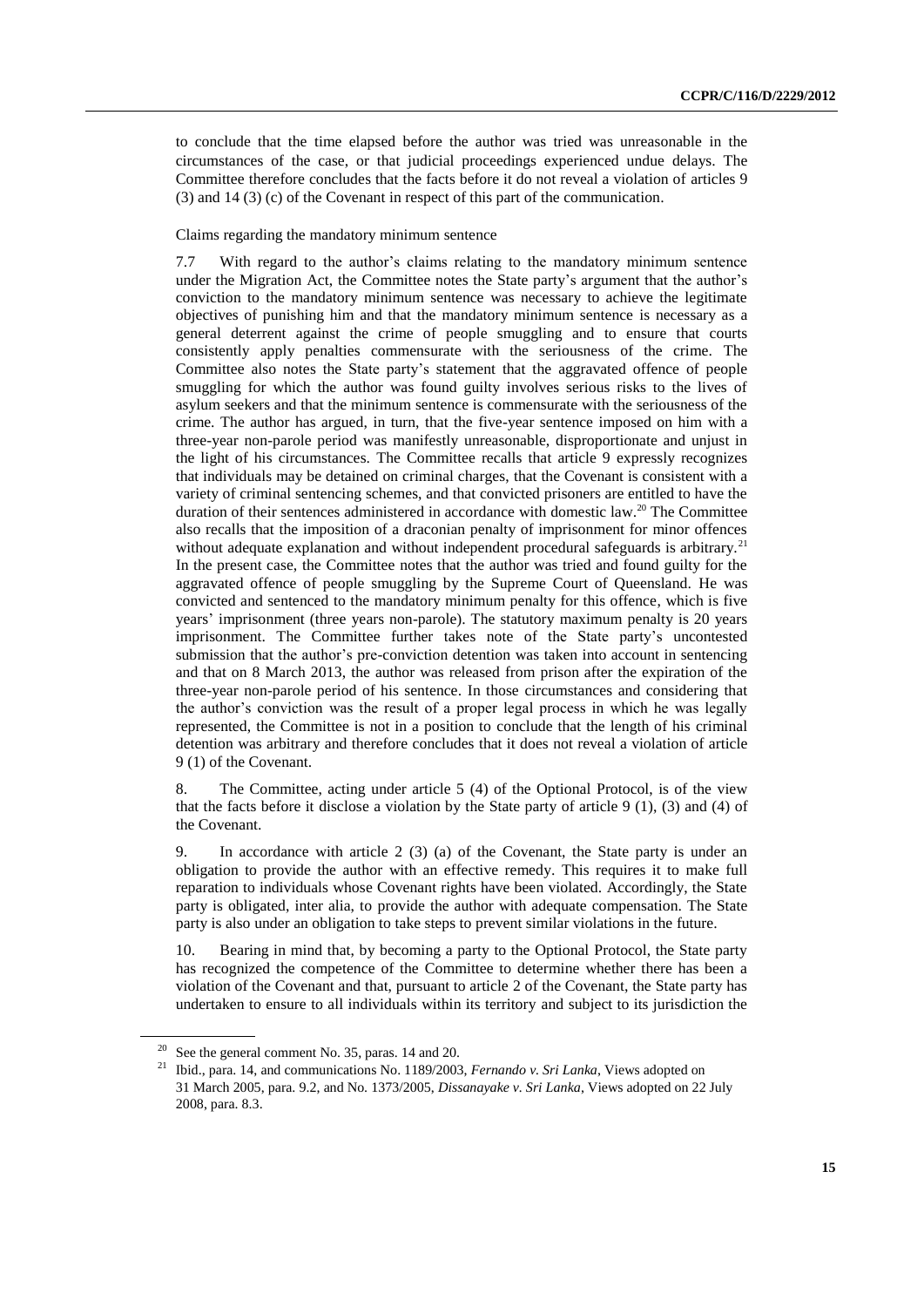rights recognized in the Covenant and to provide an effective and enforceable remedy when it has been determined that a violation has occurred, the Committee wishes to receive from the State party, within 180 days, information about the measures taken to give effect to the Committee's Views. The State party is also requested to publish the present Views and to have them widely distributed.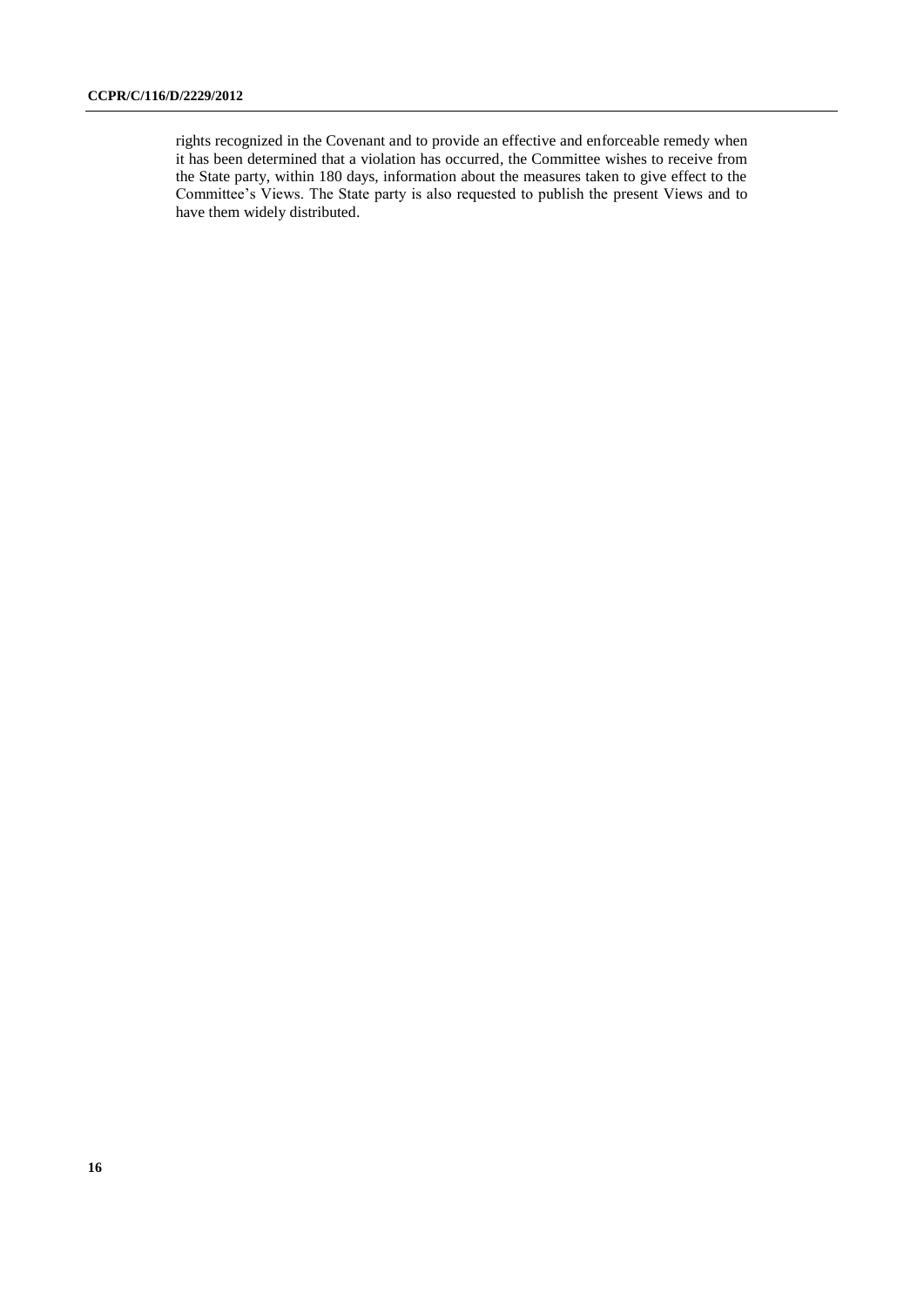### **Annex I**

### **Opinion jointe (partiellement dissidente) des membres du Comité Olivier de Frouville, Victor Rodriguez-Rescia et Fabian Omar Salvioli**

1. Nous sommes en désaccord avec la conclusion à laquelle arrive le Comité quant à l'absence de violation, dans cette affaire, du paragraphe 1 de l'article 9, du fait de l'application à l'auteur de la peine minimale obligatoire prévue l'article 236B de la loi australienne sur l'immigration de 1958 (§ 7.7. des constatations). Cet article oblige les tribunaux à prononcer une peine d'au moins cinq ans d'emprisonnement, dont une période de trois ans sans possibilité de demander une libération conditionnelle, pour toute personne condamnée pour infraction aggravée de trafic de migrants, prévue par l'article 233B de la même loi, que cette personne ait « organisé » ou bien « facilité » l'entrée ou la venue en Australie d'un groupe de plus de cinq personnes<sup>a</sup>. Comme l'indique la note de bas de page nº 5 des présentes constatations, la juge qui a prononcé la peine minimale de cinq ans d'emprisonnement a clairement exprimé sa préoccupation au regard du fait que l'article 236B *l'obligeait* à ne pas tenir compte des circonstances atténuantes dont l'auteur aurait dû bénéficier. De même, la note nº 17 reprend les termes de la juge de première instance, qui souligne sans ambiguïté le caractère injuste, disproportionné et non nécessaire de la peine que la loi l'a contrainte à prononcer : « Vous avez déjà été emprisonné pendant six cent trente-deux jours, durant lesquels votre famille a été laissée dans la misère. La peine d'emprisonnement n'est donc pas nécessaire pour vous dissuader davantage que cela n'a déjà fait [*sic*]. (…) Je considère que vous avez déjà été puni de manière appropriée. Cela étant, je suis obligée de vous infliger une peine d'emprisonnement supplémentaire pour m'acquitter de l'obligation que m'impose la loi. »

2. Dans ses observations finales relatives aux troisième et quatrième rapports périodiques de l'Australie, le Comité s'était prononcé sur une législation à l'époque applicable en Australie occidentale et dans le Territoire du Nord et prévoyant le même type de peine minimale obligatoire. Il avait constaté que « dans des bien des cas », cette législation aboutissait « à imposer des peines sans rapport avec la gravité des infractions commises », paraissait « incompatible avec les mesures prises par l'Etat partie pour réduire le nombre disproportionné d'autochtones aux prises avec la justice » et posait « de graves questions au regard de divers articles du Pacte ». Il invitait par ailleurs instamment l'Etat partie à « reconsidérer la législation sur l'emprisonnement obligatoire afin de garantir que tous les droits énoncés dans le Pacte soient respectés. »<sup>b</sup>

3. La question de la compatibilité de la peine minimale obligatoire avec le Pacte a également été soulevée sur le plan national. Comme le rappelle l'auteur dans sa communication, le 8 février 2012, la sénateur Sarah Hanson-Young a présenté au parlement australien une proposition de loi visant à l'abolition des peines minimales obligatoires. Une enquête a été lancée par le parlement au sujet des amendements proposés<sup>c</sup> et de nombreuses organisations ou experts indépendants, en réponse, ont appuyé l'abolition des peines minimales obligatoires, citant bien souvent le Pacte à l'appui de leur argumentation, et

<sup>&</sup>lt;sup>a</sup> V. notamment les notes n<sup>os</sup> 4 et 5 des présentes constatations.

<sup>b</sup> A/55/40 (vol. I), §§ 522-523.

c [http://www.aph.gov.au/Parliamentary\\_Business/Committees/Senate/](http://www.aph.gov.au/Parliamentary_Business/Committees/Senate/Legal_and_Constitutional_Affairs/Completed_inquiries/2010-13/migrationamendment2012/index)

[Legal\\_and\\_Constitutional\\_Affairs/Completed\\_inquiries/2010-13/migrationamendment2012/index.](http://www.aph.gov.au/Parliamentary_Business/Committees/Senate/Legal_and_Constitutional_Affairs/Completed_inquiries/2010-13/migrationamendment2012/index)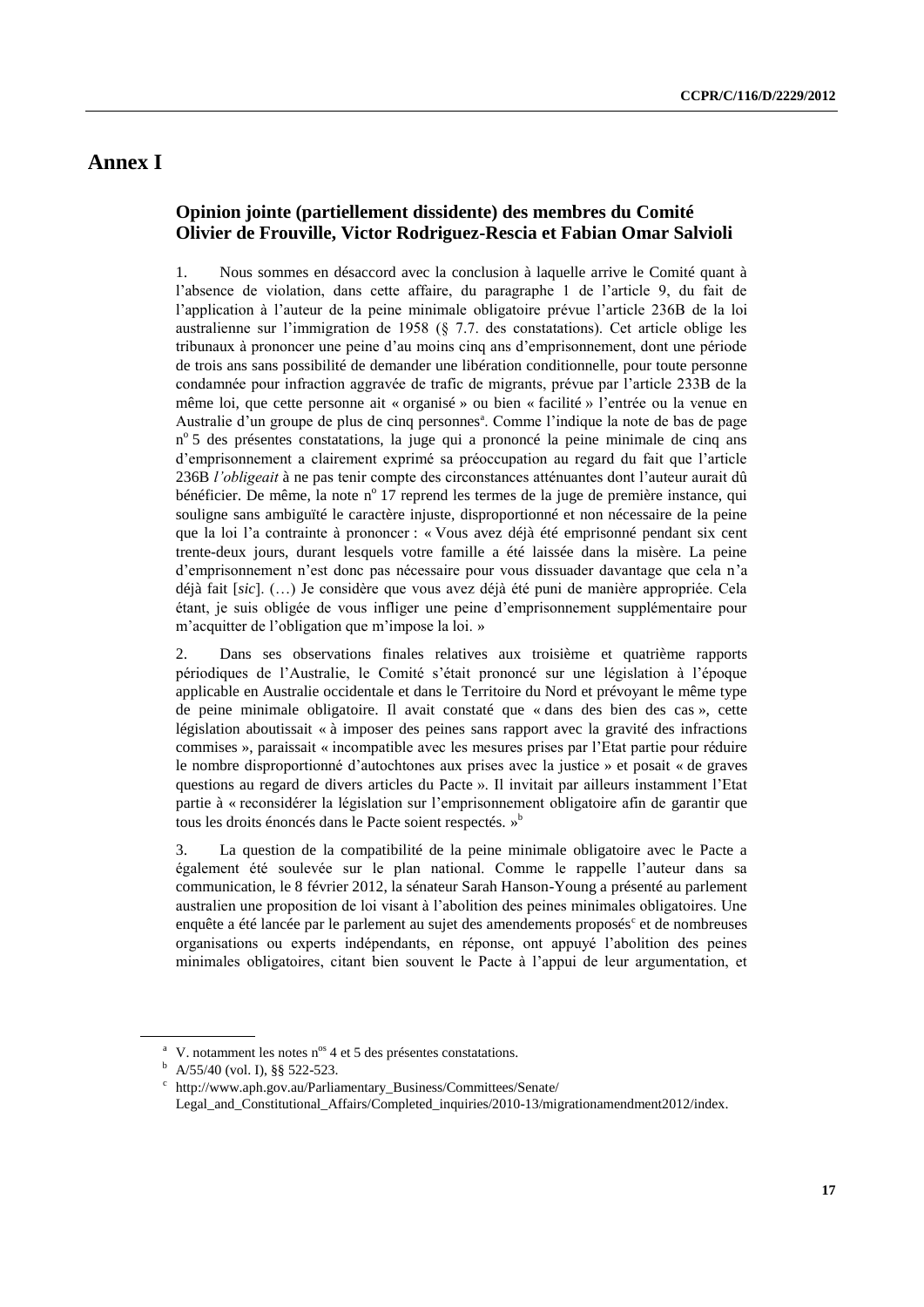notamment ses articles 9 et 14<sup>d</sup>. En août 2012, un panel d'experts nommé par le gouvernement a recommandé notamment de restituer aux tribunaux le droit de déterminer librement les peines pour les membres d'équipage des navires participant au trafic de migrants. Par la suite, toujours en 2012, le procureur général d'Australie (*Australian Attorney General*) a publié des directives à l'intention du directeur des poursuites (*Commonwealth Director of Public Prosecutions*) pour faire en sorte que les membres de l'équipage de navires participant au trafic de migrants, mais ne portant qu'une responsabilité mineure dans le trafic, soient poursuivis sur la base d'infractions différentes que celles étant de nature à emporter l'infliction d'une peine minimale obligatoire : seuls pouvaient désormais être accusés de l'infraction de « trafic aggravé de migrants » les récidivistes, les capitaines de bateaux ou les personnes ayant participé à des trafics ayant entraîné la mort de personnes. M. Nasir ayant été condamné avant la publication de la directive, il n'a pas pu en bénéficier.

4. Il est normal et même souhaitable que le législateur fixe le quantum des peines applicables en relation avec chaque infraction considérée, de manière à ne pas laisser celles-ci à la libre appréciation de juge, ce qui risquerait d'entraîner une violation du principe de légalité des peines et des discriminations entre les justiciables. Généralement, le législateur donnera un éventail de peine et/ou indiquera la peine maximale applicable pour telle infraction. Cependant, de telles prescriptions ne privent pas totalement le juge de sa liberté d'appréciation dans la détermination du montant de la peine, ceci notamment afin de prendre en compte un certain nombre de facteurs, notamment les circonstances personnelles à l'accusé, à savoir les circonstances atténuantes ou encore des garanties d'insertion ou de réinsertion. Ainsi, dans la loi australienne sur la migration de 1958, l'infraction de trafic de migrant (art. 233A) – contrairement à l'infraction de trafic *aggravé* pour laquelle l'auteur a été condamnée (art. 233C), est punissable de 10 années d'emprisonnement, ce qui s'entend d'une peine maximale mais laisse la possibilité au juge de prononcer une peine inférieure. Par la suite, la directive a été révoquée le 4 mars 2014 mais la législation n'a pas été modifiée.

5. Un certain nombre de pays ont toutefois choisi d'instituer des peines minimales obligatoires s'agissant de certaines infractions ou en cas de récidive de la commission d'une infraction donnée. Dans ce cas, le juge se voit prescrire non seulement une peine maximale, mais également une peine en dessous de laquelle il ne peut pas descendre. Une telle technique n'est pas en soi contraire à l'article 9 du Pacte, à condition toutefois qu'elle n'ait pas pour résultat d'obliger le juge à prononcer des peines *manifestement disproportionnées* au regard des faits qui sont reprochés à l'accusé. Cela peut être le cas lorsque la peine est automatiquement attribuée sur la base de la reconnaissance de culpabilité, quelle que soit par ailleurs le degré de responsabilité de l'auteur dans la commission ou la participation à la commission de l'infraction, et lorsque le juge ne peut faire jouer aucune exception lui permettant de prononcer une peine différente de la peine minimale prescrite. Comme l'indique les auteurs dans leurs communications, plusieurs cours suprêmes dans le monde<sup>e</sup> ont été conduites à sanctionner ce type de régime qui conduit de toute évidence à des résultats injustes et dont les effets dissuasifs n'ont par ailleurs jamais été prouvés. Il est

<sup>d</sup> Vingt contributions ont été reçues, plusieurs traitent de la compatibilité de la législation avec le Pacte : [http://www.aph.gov.au/Parliamentary\\_Business/Committees/Senate/Legal\\_and\\_Constitutional](http://www.aph.gov.au/Parliamentary_Business/Committees/Senate/Legal_and_Constitutional_Affairs/Completed_inquiries/2010-13/migrationamendment2012/submissions) [\\_Affairs/Completed\\_inquiries/2010-13/migrationamendment2012/submissions.](http://www.aph.gov.au/Parliamentary_Business/Committees/Senate/Legal_and_Constitutional_Affairs/Completed_inquiries/2010-13/migrationamendment2012/submissions)

<sup>e</sup> Dans sa communication, l'auteur cite plusieurs affaires au Canada, aux Etats-Unis et en Namibie. Pour un aperçu de droit comparé en la matière, v. Dominique Blanc, « Peines plancher : quelques éléments de droit comparé », *AJ Pénal*, 2007, p. 352 ; Sénat (France), Etude de législation comparée n o 165, septembre 2006, *Les peines minimales obligatoires*, [https://www.senat.fr/lc/lc165/lc165\\_mono.html.](https://www.senat.fr/lc/lc165/lc165_mono.html)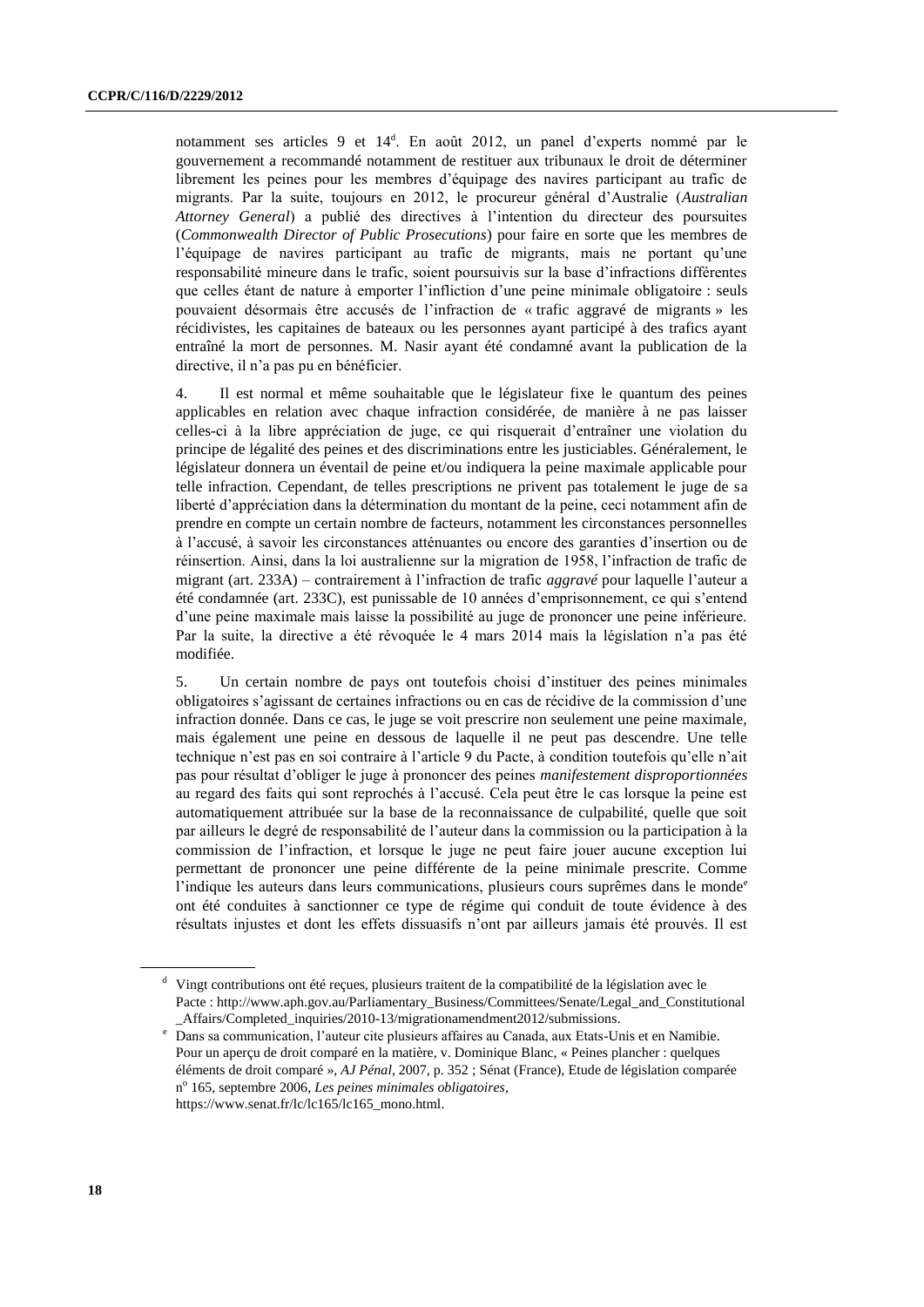intéressant également de noter à ce stade que les lois en vigueur en Australie occidentale et dans le Territoire du Nord qui avaient été critiquées notamment par le Comité dans ses observations finales de 2000 ont été abrogées en 2001<sup>f</sup> .

6. Or en l'espèce, la loi sur la base de laquelle l'auteur a été condamné présente des vices semblables. Même si le juge garde la liberté d'appliquer une peine supérieure (jusqu'à 20 ans), il doit au minimum attribuer une peine de cinq ans de prison, dont trois années « incompressibles » (c'est à dire durant lesquelles il est impossible de demander une libération conditionnelle). La peine minimale s'applique quel que soit le degré de responsabilité de l'auteur (en l'occurrence simple cuisinier du navire, un élément de fait qui n'est pas contesté par l'Etat partie). Enfin la seule exception prévue concerne les personnes qui avaient moins de 18 ans au moment de la commission des faits, ce qui constitue un élément objectif et ne permet pas la prise en compte, par exemple, de certaines circonstances atténuantes ou du rôle mineur joué par l'accusé dans la commission de l'infraction.

7. Comme l'avait déclaré le Comité en 2000, une telle loi pose « de graves questions au regard de divers articles du Pacte ». Le Pacte ne contient pas de manière explicite les principes d'invidualisation, de proportionnalité et de nécessité des peines pénales<sup>g</sup> mais le Comité a clairement établi que de tels principes étaient inhérents, en matière de privation de liberté, à l'article 9 du Pacte et à l'interdiction générale de toute détention arbitraire<sup>h</sup>. Selon le Comité, « [l']adjectif "arbitraire" n'est pas synonyme de "contraire à la loi" mais doit recevoir une interprétation plus large, intégrant le caractère inapproprié, l'injustice, le manque de prévisibilité et le non-respect des garanties judiciaires, ainsi que les principes du caractère raisonnable, de la nécessité et de la proportionnalité. »<sup>i</sup>

<sup>&</sup>lt;sup>f</sup> V. l'étude de législation comparée du Sénat (France) citée note n° 5 ci-dessus, p. 30 : après l'abrogation des dispositions en 2001, « [l]e Bureau de prévention de la criminalité du Territoire du Nord a publié en 2003 un rapport sur l'application des peines minimales obligatoires. Il a concluait notamment que ces mesures avaient touché de façon disproportionnée les communautés autochtones, abouti à une modification significative des jugements prononcés à l'encontre des primo délinquants et augmenté la population carcérale, sans pour autant représenter un moyen efficace de dissuasion. »

<sup>&</sup>lt;sup>g</sup> En France, la jurisprudence constitutionnelle se fonde sur l'article 8 de la Déclaration des droits de l'Homme et du Citoyen du 26 août 1789 (qui fait partie du « bloc de constitutionnalité ») : « La Loi ne doit établir que des peines strictement et évidemment nécessaires (…) » Sur cette base, le Conseil constitutionnel exerce un contrôle restreint sur la nécessité des peines attachées aux infractions : il considère que la fixation des peines relève avant tout du pouvoir d'appréciation du législateur, mais se réserve toutefois le droit de s'assurer de l'absence de disproportion manifeste entre l'infraction et la peine encourue. V. notamment la Décision nº 2007-554 DC du 9 août 2007 relative à la Loi renforçant la lutte contre la récidive des majeurs et des mineurs, considérant n° 8. V. également la Décision nº 2000-433 DC du 27 juillet 2000, *Loi modifiant la loi* nº 86-1067 du 30 septembre 1986 *relative à la liberté de communication*, cons. 51 à 52, où le Conseil déclare contraire à l'article 8 de la Déclaration des droits de l'Homme et du Citoyen la sanction tenant à l'insertion *automatique* d'un communiqué dans les programmes, en cas de manquement à ses obligations par un éditeur de services de radiodiffusion sonore ou de télévision : « qu'une telle automaticité pourrait conduire, dans certaines hypothèses, à infliger une sanction non proportionnée aux faits reprochés ; qu'en conséquence, en interdisant au Conseil supérieur de l'audiovisuel d'adapter, en tenant compte des circonstances propres à l'espèce, la répression à la gravité du manquement reproché, le législateur a méconnu le principe de la nécessité des peines énoncé par l'article 8 de la Déclaration des droits de l'homme et du citoyen de 1789 ».

h Dans les constatations rendues la présente affaire, le Comité cite en note deux précédents très clairs à cet égard : *Fernando c. Sri Lanka*, comm. nº 1189/2003, 31 mars 2005, § 9.2 et *Dissanayake c. Sri Lanka*, comm. 1373/2005, 3 mars 2005, § 8.3.

<sup>&</sup>lt;sup>i</sup> Observation générale n<sup>o</sup> 35 sur l'article 9 du Pacte (Liberté et sécurité de la personne), § 12, doc. CCPR/C/GC/35.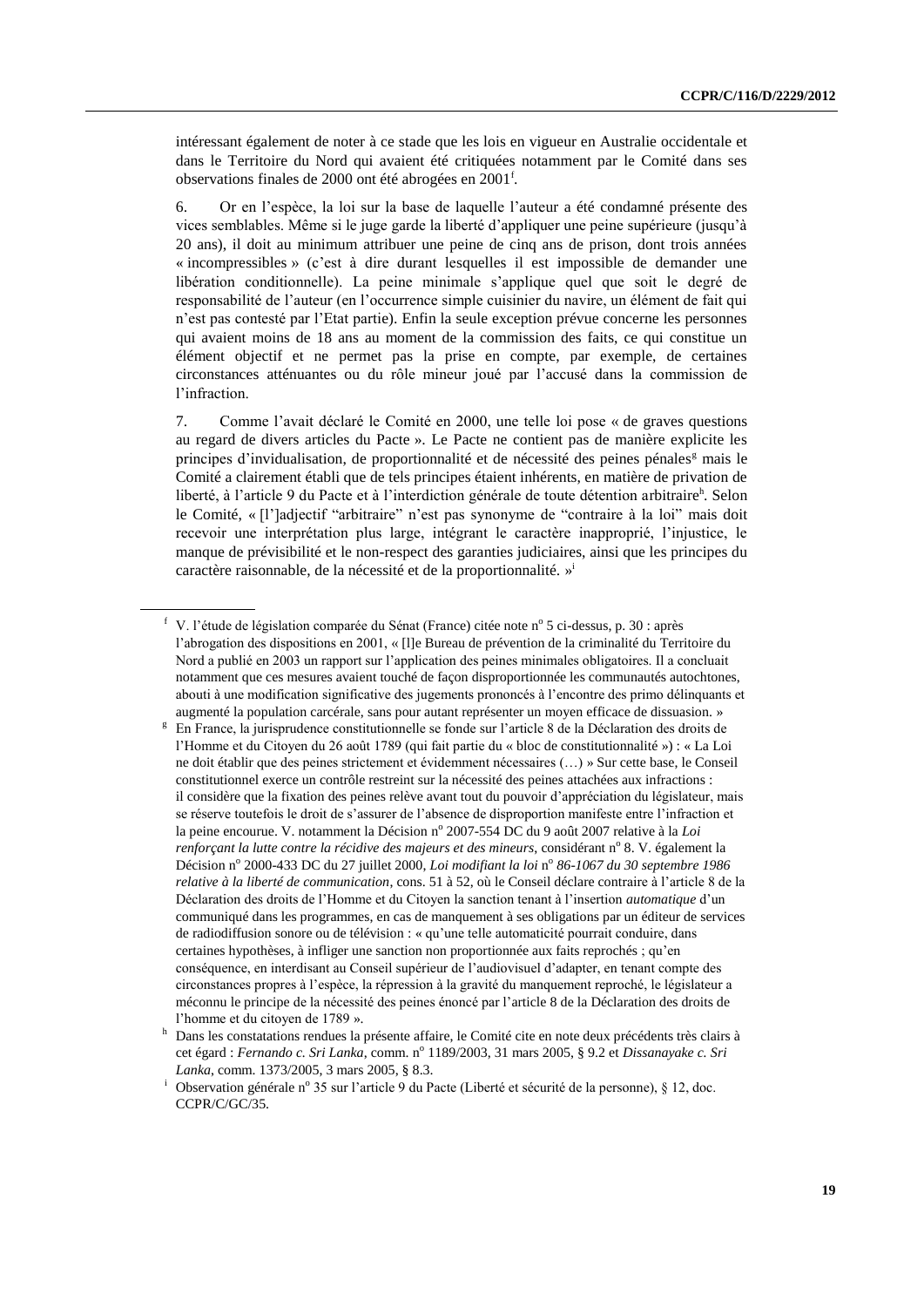8. Sous cet angle, on peut dire que le fait pour un juge de prononcer une peine d'emprisonnement manifestement disproportionnée par rapport aux faits qui sont reprochés à l'accusé conduit à soumettre celui-ci à une détention arbitraire, à tout le moins pour toute la période qui excède la période d'emprisonnement que le juge aurait prononcée s'il n'avait pas été contraint de prononcer une peine minimale. En l'espèce, nous ne croyons pas, comme le Comité, qu'une telle loi soulève des questions au regard des paragraphes 1 et 5 de l'article 14 du Pacte. A cet égard, je me rallie au raisonnement du Comité s'agissant du paragraphe 1 de l'article 14 du Pacte au paragraphe 6.6 de ses constatations. Le Comité aurait cependant dû également répondre aux arguments de l'auteur concernant le paragraphe 5 du même article : à cet égard, le droit de toute personne de faire appel de sa condamnation n'est pas atteint dans sa substance, à tout le moins si le juge d'appel est en mesure, dans ces circonstances, de modifier la qualification des faits et par conséquent de faire échapper l'accusé à la peine minimale obligatoire. Cette question des pouvoirs du juge d'appel n'a pas été clairement abordée par les parties et en tout état de cause le grief semblait insuffisamment étayé par l'auteur. Par ailleurs, le principe d'une peine obligatoire, lorsque celle-ci comporte une part incompressible, est également susceptible de soulever des questions au regard du paragraphe 3 de l'article  $10<sup>j</sup>$ . Les auteurs n'ont pas soulevé ce grief, probablement en raison du caractère relativement modéré de la peine en l'espèce, mais c'est un problème qu'il faut garder à l'esprit.

9. La violation du Pacte, en l'espèce, n'est pas directement le fait du juge, mais trouve son origine dans la législation elle-même qui est en soi contraire à l'article 9§1 du Pacte. Outre la libération de l'auteur et l'octroi d'une pleine réparation en vertu de l'article 9§5, le paragraphe 2 de l'article 2 fait obligation à l'Etat partie de modifier sa législation nationale afin de la rendre conforme aux exigences du Pacte<sup>k</sup>. Le fait que des « directives » soient émises par le procureur général n'est pas une mesure suffisante pour mettre fin à la violation, tant que la législation reste elle-même en vigueur.

<sup>&</sup>lt;sup>j</sup> V. Observation générale nº 21 : Article 10 (Droit des personnes privées de liberté d'être traitées avec humanité) (1992), § 10 : « Aucun système pénitentiaire ne saurait être axé uniquement sur le châtiment ; il devrait essentiellement viser le redressement et la réadaptation sociale du prisonnier. »

<sup>k</sup> V. les constatations récentes du Comité dans l'affaire *Leonid Sudalenko c. Belarus*, comm. n<sup>o</sup> 2016/2010, § 10.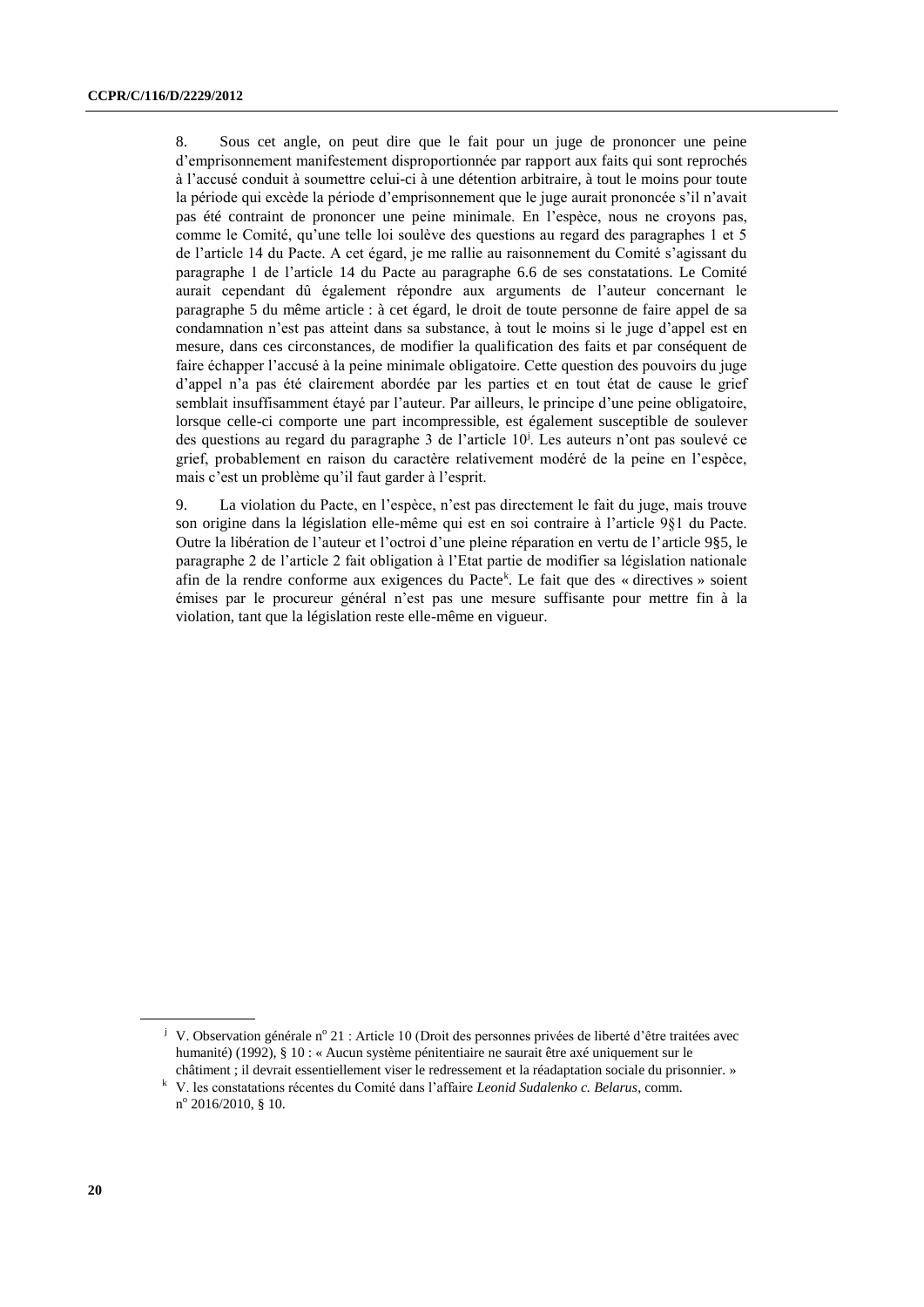## **Annex II**

### **Individual opinion of Committee member Sarah Cleveland (partly dissenting)**

1. I concur in the Committee's findings of violations of article 9 relating to the author's mandatory immigration detention. Like my colleagues Mr. de Frouville and those joining him, I disagree with the Committee's conclusion with respect to the mandatory minimum sentence that was imposed on the author, and write separately to elaborate on why application of section 232A of the Australian Migration Act of  $1958<sup>a</sup>$  violated article  $9(1)$ and raises potential concerns under article 14(1) of the Covenant.

2. The Committee has long recognized that mandatory death sentences impose a sentence "based solely upon the category of crime for which the offender is found guilty, without regard to the defendant's personal circumstances or the circumstances of the particular offense<sup>7b</sup>. Such sentences thus can deprive a court of the ability to adequately take into account the culpability of a particular defendant in imposing sentence<sup>c</sup>. For these reasons, the Committee consistently has found mandatory death sentences to be arbitrary under article  $6(1)$  of the Covenant<sup>d</sup>.

3. While the death penalty unquestionably raises special concerns, concerns regarding inappropriate constraint on judicial discretion, the inability to take into account individual circumstances, and the resulting risk of disproportionate sentences, potentially can arise with any mandatory sentencing scheme and thus could give rise to violations of the Covenant<sup>e</sup>. For example, a mandatory sentence that is imposed which fails to account for individual circumstances and is disproportionate given the facts of the particular case could be arbitrary or unlawful, contrary to article  $9(1)$ . It potentially could also deny the defendant the right to a fair trial before an "independent and impartial tribunal" under article 14(1). The Committee accordingly repeatedly has expressed concerns regarding

<sup>&</sup>lt;sup>a</sup> Section 232A(1), which defined the offense under which the author was charged, has been revised slightly as current section 233C of the Migration Act. Then-section 233C, under which the author was sentenced, has been reenacted as current section 236B.

<sup>b</sup> Communication No. 806/1998, *Thompson v. St. Vincent & the Grenadines* (Views adopted 18 October 2000), para. 8.2.

<sup>c</sup> Communication No. 845/1998, *Kennedy v. Trinidad and Tobago* (Views adopted 26 March 2002) (separate opinion of Mr. Kretzmer and Mr. Yalden) (mandatory death sentence for felony murder "denied the court the opportunity of considering whether the specific crime of the author was a most serious crime").

<sup>d</sup> *Kennedy, supra,* para. 7.3; Communication No. 1520/2006, *Mwamba v. Zambia* (Views adopted 10 March 2010), para. 6.3; cf. *Hilaire, Constantine and Benjamin et al. v. Trinidad and Tobago,* IACHR (21 June 2002), paras. 103-109.

e See, e.g,, *Thompson*, *supra* (separate opinion of Mr. Kretzmer, et al.), para. 8.

<sup>f</sup> Cf. Communication No. 1189/2003, *Fernando v. Sri Lanka* (Views adopted 31 March 2005), para. 9.2 (draconian penalty for contempt of court was arbitrary in violation of article 9(1)).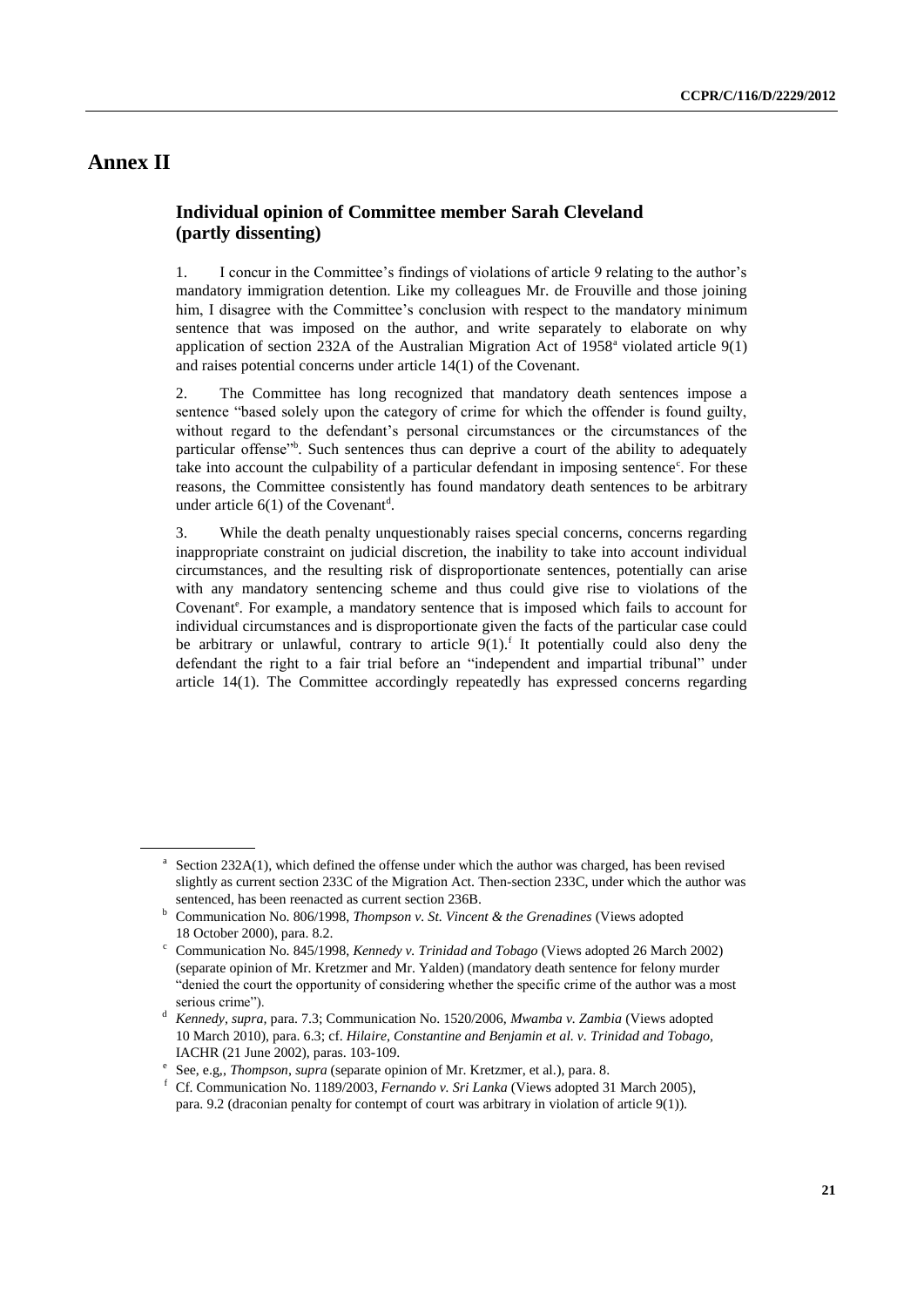certain mandatory minimum sentences outside of the death penalty context, $g$  including specifically with respect to Australia.<sup>h</sup>

4. There is no question in this case that the author was charged and convicted with the "aggravated offense of people smuggling" as defined under Australian law. Nor is there any question that people smuggling involves serious risks to the lives of asylum seekers, as the State party contends. The question in this case instead is whether the author's particular conduct rendered him sufficiently culpable to make the five-year mandatory minimum sentence imposed on him manifestly disproportionate to the severity of his crime. More generally, the case raises the question whether the "aggravated offense of people smuggling" sweeps too broadly and thus captures a spectrum of conduct at the lower end that renders the five-year mandatory minimum arbitrary.

5. The author was convicted under then-section 232A(1) of the Australian Migration Act for the crime of "Organising bringing groups (5+) of non-citizens into Australia". That statute and its successor does not apply only to "organisers", however. Instead, aggravated people smuggling is committed by any person "who organises *or facilitates*" bringing to Australia five or more persons, reckless as to whether they are lawfully entitled to come to Australia. Because the presence of five or more persons is considered an "aggravating" element, the mandatory minimum sentence of five years (three years non-parole) under then-section 233C applies. In other words, the statute does not require the defendant to be an organizer, or in any way to have planned to bring aliens unlawfully into Australia.

6. Like the vast majority of people who have been prosecuted under this regime<sup>i</sup>, the author was a crew member, not an organizer. As the trial court found, he was a subsistence fisherman in Indonesia and his family's sole breadwinner. He accepted a job to work as a cook on a boat and steered the boat at night on one occasion. He was found guilty of facilitating the bringing to Australia of a group of five or more people, reckless as to whether they had a lawful right to come to Australia.

7. The trial judge found that the author was not in charge of the boat and was performing relatively menial roles on the boat, and that the 632 days he had already served in prison was adequate to deter future violations by him and otherwise was reasonable and proportionate given the author's case. (Footnote 17) Nevertheless, under section 233C of the Migration Act, she was required to impose a sentence that was nearly 300 per cent the length of the sentence she considered appropriate. The fact that the captain of the ship was

 $\frac{g}{g}$  Concluding observations on the fourth periodic report of the United States of America, CCPR/C/USA/CO/4 (2014), para. 6 ("The State party should … reform mandatory minimum sentencing statutes."); Concluding observations of the Human Rights Committee on Grenada, CCPR/C/GRD/CO/1 (2009), para. 9.

h Concluding observations of the Human Rights Committee, Australia 24/07/2000, A/55/40, paras. 498-528 (expressing concern regarding "[l]egislation regarding mandatory imprisonment … which leads in many cases to imposition of punishments that are disproportionate to the seriousness of the crimes committed and urging the state "to reassess the legislation regarding mandatory imprisonment so as to ensure that all Covenant rights are respected"). Cf. Communication No. 1968/2010, *Blessington and Elliot v. Australia* (Views adopted 22 Oct. 2014), para. 7.12 (mandatory sentence of

life without parole for juvenile offenders violates article 7 in conjunction with articles 10(3) and 24). According to a submission by the Attorney General's Department, of 228 persons convicted for this offense as of February 2012, only five were organizers and the remainder were crew (para. 5.8). This pattern continued: only 3.3 percent of all persons convicted for people smuggling in Australia between 1 June 2010 and 20 October 2014 were "organizers". Answers to Questions on Notice to Senate Standing Committee on Legal and Constitutional Affairs, Parliament of Australia, Budget Estimates 2014-15 (Attorney-General's Department), 20 Oct. 2014, Question No. 103 "People Smuggling Offences", at 1.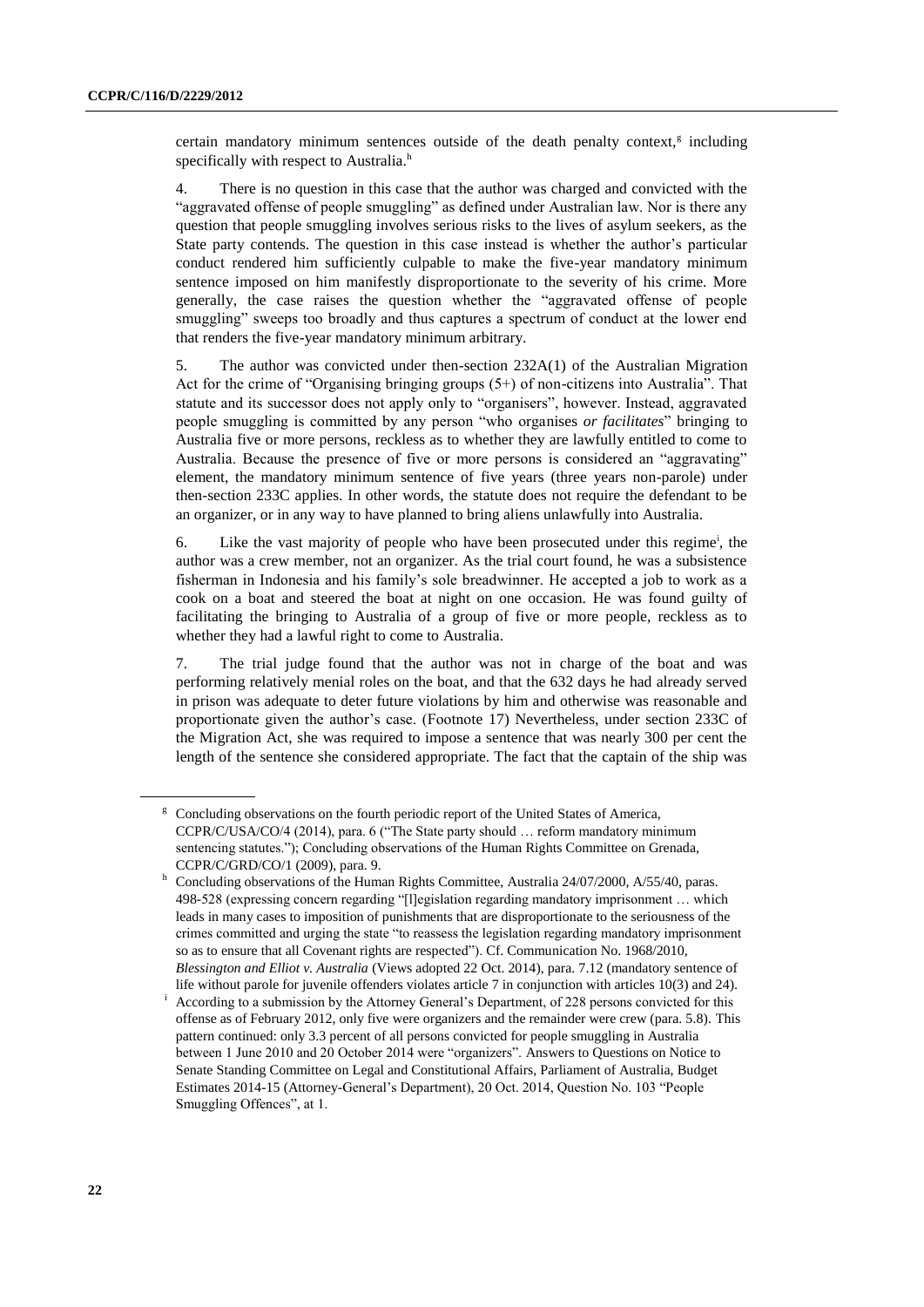*also* sentenced to the five-year mandatory minimum confirms that the author's sentence was manifestly disproportionate and that the conduct captured by the mandatory minimum sweeps too broadly.

8. The trial judge who sentenced the author made clear her view that the mandatory minimum sentence was disproportionate to his role and deprived her of the discretion to adequately take into account the author's level of contribution and his particular circumstances, including the personal circumstances that she otherwise would have been required to consider under Australian law. (Footnote 5) Australian law also barred the appellate court from evaluating the propriety of the mandatory minimum sentence in light of these issues.

9. The State party contends that mandatory minimum penalties apply to a very limited number of serious, aggravated people smuggling offences in the Migration Act, and that that the mandatory minimums are necessary to appropriately punish perpetrators and deter future criminal behaviour (para. 4.10). But the State's submissions provided no evidence that the law actually serves these purposes as applied to this author in particular or to ordinary boat crew in general, as the trial court also noted. And there is voluminous evidence to the contrary.

10. Indeed, all three branches of the Australian government have recognized that the goals of proportionality and deterrence are not served by application of the mandatory minimum sentence to menial boat crew. The trial court herself expressed scepticism that the sentence would have any general deterrent effect, stating "it is clear that those people who employ men like you will just move to another village because they regard you as completely expendable and people in small villages without newspapers or the means of modern communication are most unlikely to hear of a sentence imposed in an Australian court." (Footnote 18)<sup>j</sup> As the author noted in his communication, numerous other members of the judiciary have criticized the mandatory minimum as requiring them to impose excessive sentences in such cases.<sup>k</sup>

11. In 2012 the Australian Parliament considered a bill to repeal the mandatory minimum sentences for aggravated people smuggling. After receiving extensive evidence regarding the excessive and disproportionate nature of these sentences as applied to boat crew,<sup>1</sup> the Senate Committee recommended that the State party review the operation of the

<sup>j</sup> Craig & Schloenhardt, *Prosecutions and Punishment of People Smugglers in Australia* 46 (2011-2014) ("Questions about the effectiveness of general deterrence in sentencing and, in particular, its impact on would-be migrant smugglers are longstanding and have been raised by sentencing judges in a great number of people smuggling trials in the 2011–2014 period. The available information provides no proof that awareness of the criminality of migrant smuggling and about the penalties offenders may face in Australia affects in any way those whom the sentence seeks to deter." See also Schloenhardt and Craig, *Prosecutions of People Smugglers in Australia 2011-14*, 38 Sydney L. Rev. 49 (2016).

<sup>&</sup>lt;sup>k</sup> The author's communication pointed to numerous such decisions during the period from 2009 to 2013. The Federal prosecutor's submission to the Senate Committee also noted ten cases since January 2011 in which sentencing judges criticized the mandatory minimum requirements. Commonwealth Director of Public Prosecutions, Response to Questions on Notice (23 March 2012), cited in Senate Report, para. 2.28. See also Judicial Conference of Australia, Submission No. 11 to the Senate Standing Committee on Legal and Constitutional Affairs, *Inquiry into the Migration Amendment (Removal of Mandatory Minimum Penalties) Bill 2012*, 3 (significant number of Australian judges have found the sentences to be "manifestly unjust").

l Submissions to the Senate observed that the "aggravating" factor of five or more people renders the crime of standard people smuggling under current section 233A redundant, since, as the government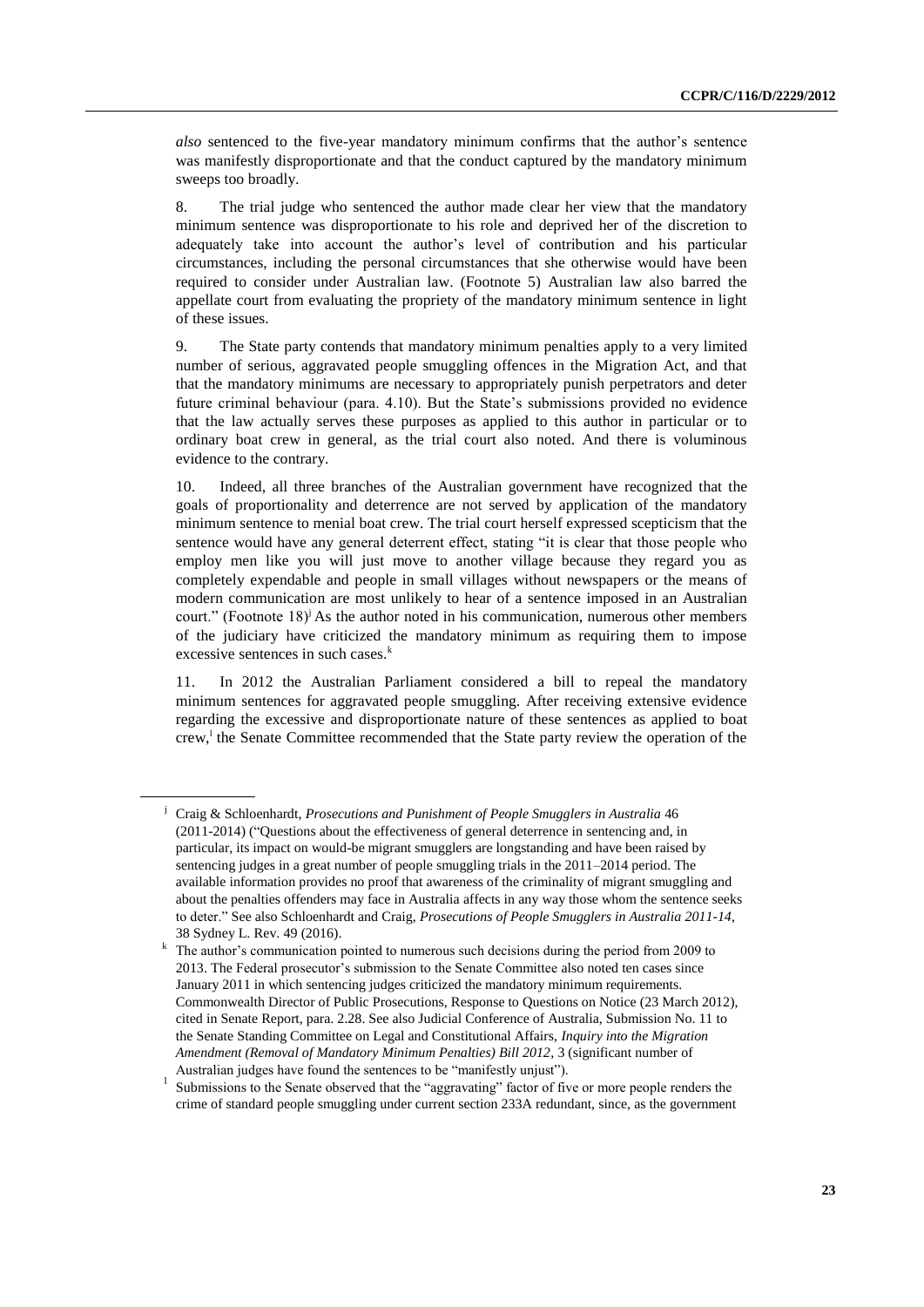mandatory minimum penalties and in particular, to consider distinguishing between organizers and boat crew in sentencing and giving judges discretion to impose lesser sentences when warranted, to ensure compliance with Australia's international human rights obligations.<sup>m</sup>

12. The government publicly stated that it supported this recommendation and took steps to implement it.<sup>n</sup> The fact that those steps were later revoked by a subsequent government does not detract from the extensive record on which the Senate Committee and the previous government relied establishing that that boat crew members "often have limited culpability and mitigating circumstances, which make the application of the mandatory minimum sentences inappropriate and unjust."<sup>o</sup>

13. The facts of this case, and the supporting record regarding section 232A and its successor make clear that the threshold of conduct for "aggravated" people smuggling subject to the mandatory minimum is inappropriately low, and that the broad range of conduct that the statute encompasses, including menial facilitation by first time boat crew, means the statute will inevitably require imposition of sentences in some cases that are so manifestly disproportionate, unreasonable and unnecessary as to be arbitrary under Article  $9(1).^{p}$ 

14. Legislatures have a vital role in setting maximum sentences and prescribing sentencing principles, including the power to set mandatory minimum sentences, and judges ordinarily must sentence accordingly. However it is ultimately the responsibility of the judiciary, and not the role of the legislative or executive branches of government, to pronounce individual sentences on individual offenders, taking the particular facts and personal circumstances into account. Mandatory minimum sentences may restrict judicial discretion when giving effect to this quintessentially judicial task, and when they do so in a manner that requires the court to impose an excessively disproportionate punishment, such as a manifestly unjust sentence, they may give rise to an unfair trial. For the reasons stated above with respect to article 9, the sentencing regime at issue thus may also implicate a defendant's right to a fair trial under article  $14(1)$ .<sup>q</sup>

indicated, almost all boats intercepted for people smuggling have carried five or more passengers. Senate Report, *supra*, para. 2.9.

m Senate Report, *supra*, Recommendation 1, para. 2.68; see also id. paras. 2.63-2.65.

<sup>n</sup> Government Response to the Senate Legal and Constitutional Affairs Legislation Committee Report, *Migration Amendment (Removal of Mandatory Minimum Penalties) Bill 2012* (Nov. 2012), at 3.

o Senate Report, *supra*, at 2.61.

<sup>p</sup> General Comment No. 35, para. 12. Cf. *R v. Smith*, 1 R.S.C. [1987], at 1087 (invalidating seven-year mandatory minimum sentence for drug crimes as cruel and unusual punishment under the Canadian Charter, on grounds that the broad scope of the conduct encompassed by the law made it "inevitable that, in some cases, a verdict of guilt will lead to the imposition of a term of imprisonment which will be grossly disproportionate").

<sup>&</sup>lt;sup>q</sup> The author also claimed a violation of articles 14(1) and 14(5). It is important to underscore that in finding those claims inadmissible, the Committee noted that "the binding nature of statutory law does not *per se* amount to a violation of judicial independence" (emphasis added), and simply concluded that the author had not adequately substantiated such a violation here.